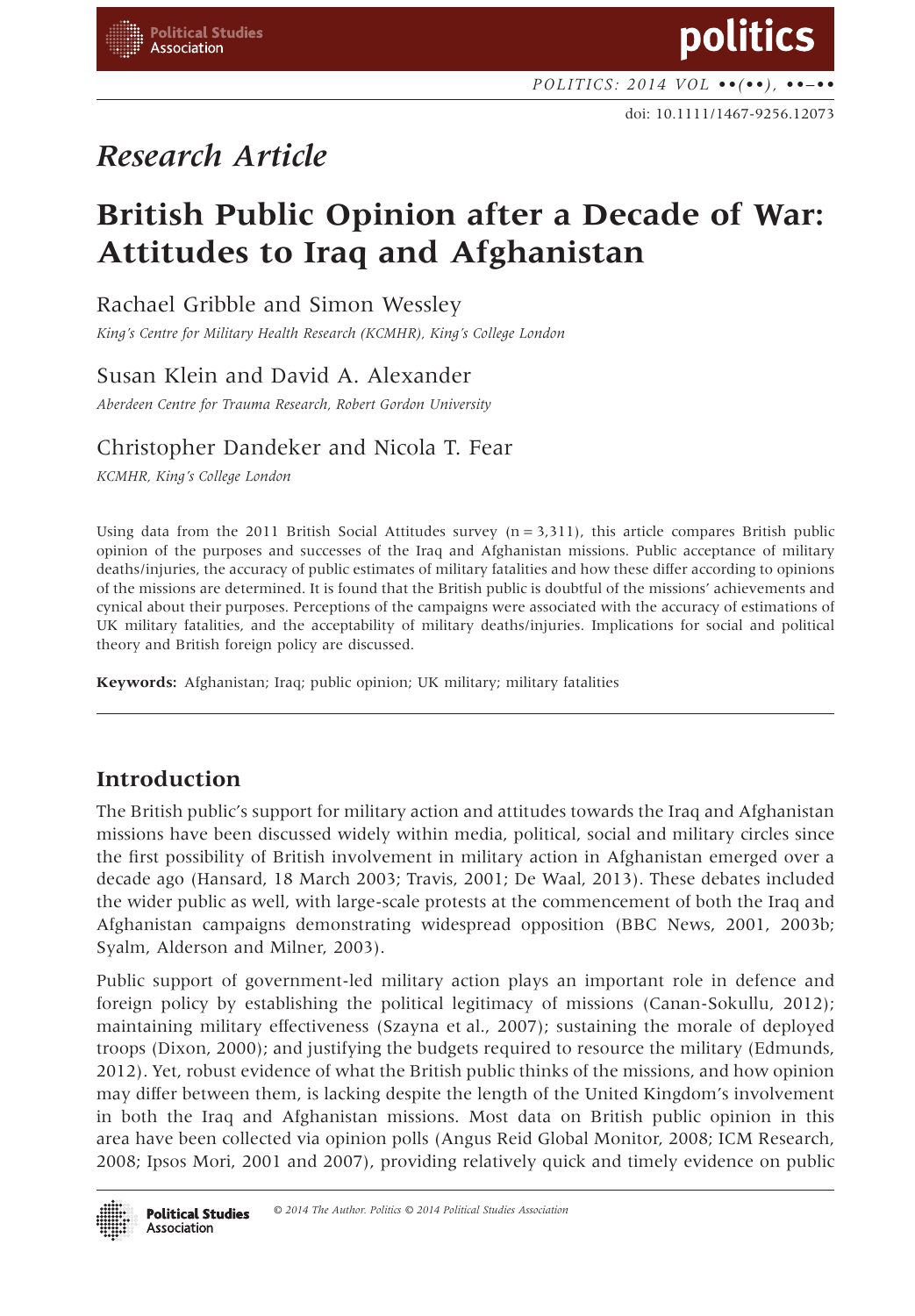perceptions. However, there are potential issues regarding the representativeness of samples in relation to some social groups, such as those without Internet or landline access (Bethlehem, 2010; Blumberg and Luke, 2009; Duffy and Smith, 2005). Independent and representative UK surveys about public attitudes towards these missions are infrequent compared to the number of US studies (Clements, 2011; Gribble et al., 2012; Scotto et al., 2011). While some have contrasted public attitudes to the Iraq and Afghanistan missions (Clements, 2011; Scotto et al., 2011), these have not always included formal statistical comparisons of how public opinion may differ between the two campaigns.

Research into public opinion of the Iraq and Afghanistan campaigns is also lacking in relation to the British public's estimation and tolerance of military casualties. American studies have drawn on theories suggesting that public opinion about the success, moral justifications and objectives of a military campaign is related to public acceptability of military deaths (Eichenberg, 2005; Gelpi, Feaver and Reifler, 2005–2006). Other theories suggest that the absolute numbers of deaths is largely irrelevant, with accurate public estimates of military fatalities associated with attitudes towards missions (Myers and Hayes, 2010). Public aversion to, and tolerance of, military casualties is therefore dependent on the context of the mission in which they occur. Whether these same associations exist in terms of British public estimations, or how influential the perceived success, objectives or actual number of deaths are, is not clear.

This article contributes to the understanding of perceptions of the Iraq and Afghanistan missions among the British public using high-quality empirical evidence. Data from the 2011 British Social Attitudes (BSA) survey (NatCen Social Research, 2012) are used to compare and contrast public attitudes towards the two missions regarding success and purpose. Theories of casualty estimation will be explored in the UK context by determining how the accuracy of public assessments and acceptability of military deaths are related to public perceptions of the two missions.

# **Methods and sample**

This article draws on research that measured British public opinion of the military missions in Iraq and Afghanistan using data from the 2011 BSA survey (NatCen Social Research, 2012). The BSA uses a multi-stage design to select a representative sample of adults aged 18 years and over living in England, Scotland and Wales. For the 2011 questionnaire, the King's Centre for Military Health Research (KCMHR), in conjunction with colleagues at the Aberdeen Centre for Trauma Research (ACTR, Robert Gordon University) and NatCen Social Research, developed a module on British public attitudes towards the UK armed forces and the missions in Iraq and Afghanistan. Data were collected from June to September 2011 by fieldworkers via face-to-face computer-assisted interviews. Overall, a total of 3,311 British adults took part, representing a response rate of  $54$  per cent.<sup>1</sup> During the interviews, respondents were randomly allocated by computer to answer identical questions relating to either the Iraq  $(n = 1,673)$  or Afghanistan  $(n = 1,638)$  missions. The demographic characteristics were similar for both groups, although there were slightly more respondents aged 25–34 years in the Afghanistan group compared to the Iraq group ( $p = 0.018$ ).

## **Outcome measures**

Public perceptions of the Iraq and Afghanistan missions were determined using respondents' opinions of the purposes of the campaigns ('What do you think were/are the main purposes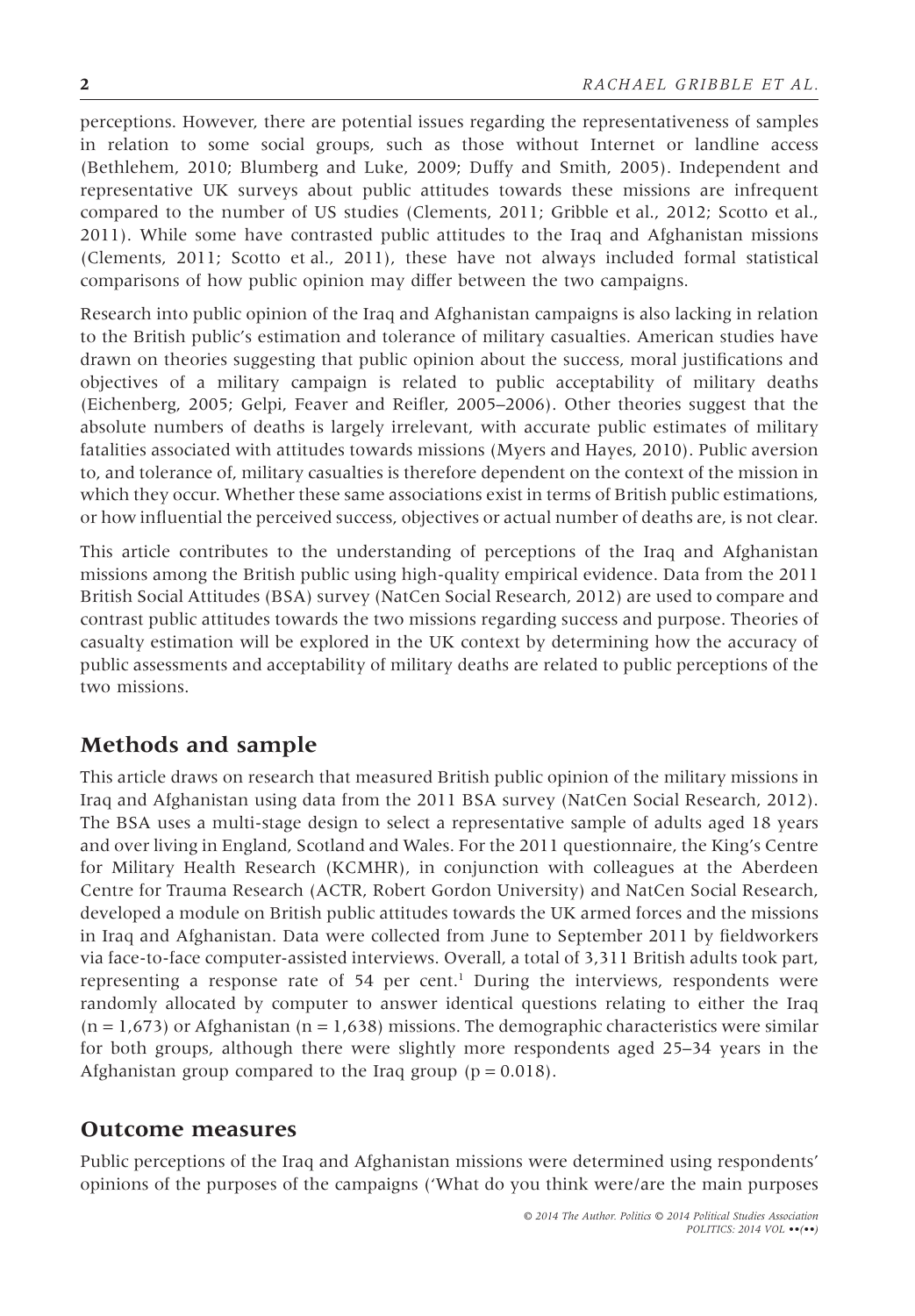of having the UK armed forces deployed to Iraq in 2003/Afghanistan?') from a list of pre-selected and piloted responses. Approval ('The UK was right to go to Iraq/Afghanistan') and perceived success ('The mission of the UK armed forces in Iraq achieved success/ Afghanistan is achieving success') of the missions was measured, as was participation in activities to support or oppose the campaigns ('Did you ever/Have you taken part in any activities to support or oppose the mission in Iraq/Afghanistan?') and support for various withdrawal options. The accuracy of public estimation of military casualties during these missions ('How many UK military personnel do you think have died since 2003 in Iraq/since 2001 in Afghanistan?') and the acceptability of such fatalities or injuries ('Regrettable although death and injury to armed forces personnel are, they are acceptable when compared with the importance of the mission that is being achieved?') was determined. The association with perceptions of the missions was examined.

## **Analysis**

Data were analysed using weighted survey commands to take account of non-response and sampling strategies within the BSA. Predictors of non-response largely concerned the ability to contact potential respondents (NatCen Social Research, 2012). Unless otherwise stated, all analyses were conducted using STATA<sup>®</sup> version 11.2. Statistical significance was defined as p < 0.05. Reported percentages and odds ratios are weighted, while cell counts remain unweighted.

Multi-nominal regression was used to account for multiple options in answers regarding the perceived success of the missions, as well as activities to support or oppose them. Due to a small number of responses in some of the categories, 'Agree strongly' and 'Agree' were combined, as were 'Disagree strongly' and 'Disagree', and compared to the reference category 'Neither agree nor disagree'. 'Don't know' and 'Refusal' were excluded from analysis, but comprised less than 5 per cent of overall responses for each question. Multi-nominal odds ratios were adjusted for age, gender, education and military connections (friends, family, neighbour or colleague currently or previously serving as member of the UK armed forces). Prior analyses found that political affiliation strongly correlated with education and was not a predictor of differences in attitudes to the Iraq and Afghanistan missions when both variables were included in regression models. Therefore, analyses did not control for this variable. Where responses were combined from the two mission groups, further adjustment was made for the campaign participants to which were randomly allocated. Public support for various withdrawal strategies from Afghanistan were measured using weighted percentages and unweighted counts.

The multi-response functions of  $SPSS^{\circ}$  version 15.0 were used to analyse public perceptions of the purposes of the missions as respondents were able to give up to two answers to this question. Percentages are based on the number of responses per column. Differences in the perceived objectives of British involvement were examined according to age, gender and education and differences tested using the multi-response comparison of column proportions for all potential responses. Only the two most commonly endorsed purposes and differences deemed to be statistically significant at p < 0.05 are reported.

To analyse public estimates of the number of UK armed forces deaths during the missions, official Ministry of Defence military personnel fatality figures (Ministry of Defence, 2009, 2012) at the time of the survey were used to calculate three categories; 'Accurate', 'Underestimated' and 'Over-estimated'. Accurate responses were considered to be those within a range of  $\pm$  50 deaths of the official estimate, rounded to the nearest hundred: for Iraq, this was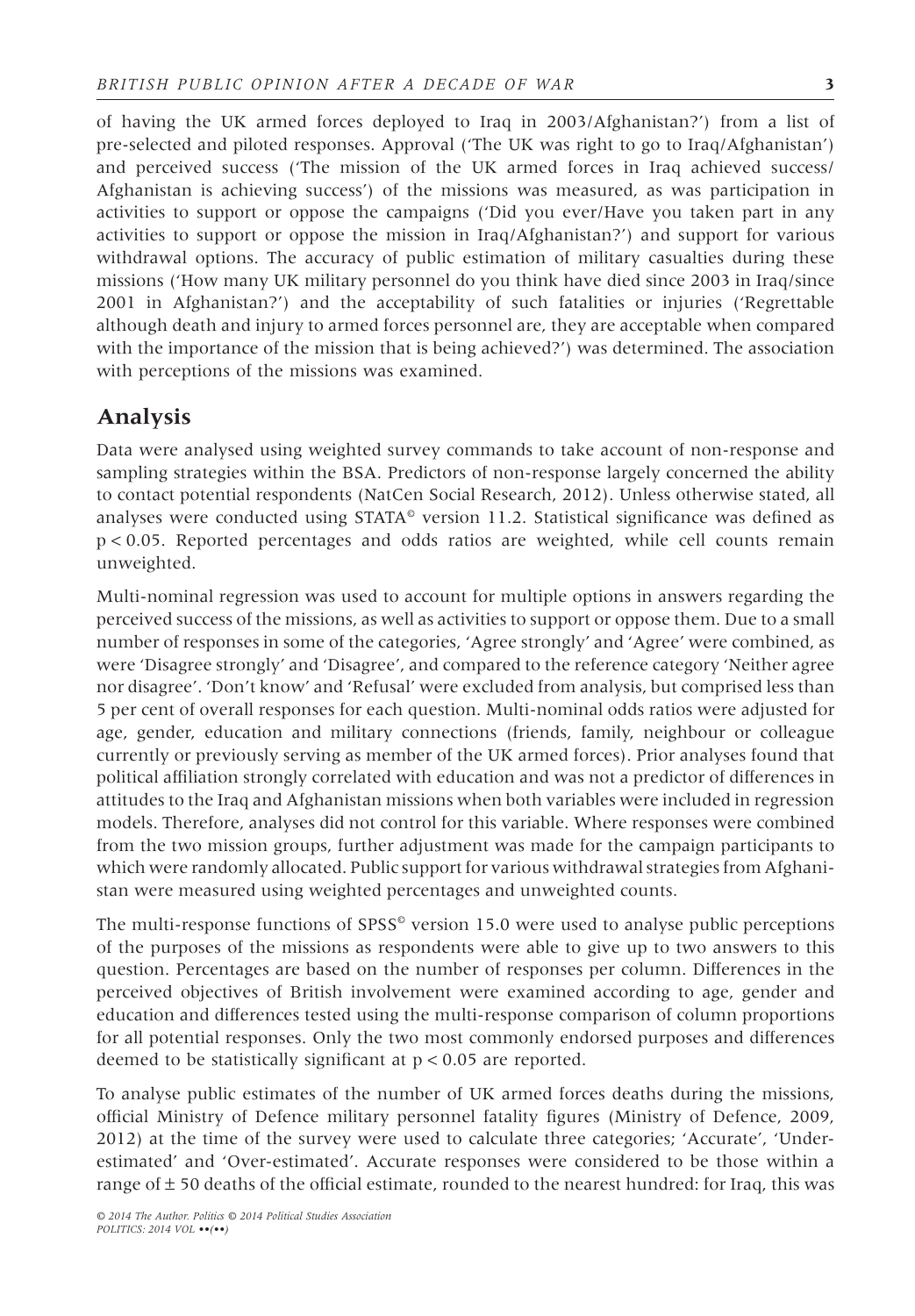200 deaths (150–250) and 400 deaths (350–450) for Afghanistan. To test the possibility that, given the proximity of the two missions, the public may believe the number of military deaths to be similar for both campaigns, sensitivity analyses were performed using an accurate range of 300 (250–350). The acceptability of military deaths and injuries compared to the importance of the mission achieved was measured using weighted percentages and unweighted counts. Associations between estimations of military fatalities and acceptability of deaths or injuries and public approval and perceived success of the missions were examined using Pearson's Chi2 tests.

# **Results**

Nearly six out of ten disagreed with British involvement in the Iraq mission compared to nearly five out of ten for Afghanistan (see Gribble et al. (2012) for further details). Support for UK military involvement was higher among men, people with educational qualifications and younger age groups compared to women, those with no qualifications and older people. Less than a third saw either mission as achieving success (Table 1). The Afghanistan group was significantly more likely to believe the mission was successful than those in the Iraq group  $(p = 0.023)$ . Despite opposition to the missions and a perceived lack of success, less than 5 per cent of respondents reported taking part in activities to oppose the campaigns (Table 1). Respondents in the Afghanistan group were less likely to participate in actions disputing this campaign ( $p \le 0.001$ ) and more likely to be involved in those supporting the mission  $(p = 0.017)$ .

Ensuring Western oil supplies (47 per cent) and preventing the acquisition of weapons of mass destruction (WMD) (32 per cent) were considered to be the major reasons for the deployment

| Table 1: The British public's beliefs about the missions in Iraq and Afghanistan |                             |                                  |                                            |                                  |
|----------------------------------------------------------------------------------|-----------------------------|----------------------------------|--------------------------------------------|----------------------------------|
| <b>Public support</b>                                                            | Iraq $%$<br>$(N = 1.673)^*$ | Afghanistan %<br>$(N = 1,638)^*$ | Unadj. OR<br>$(95\% \text{ Cl})^{\dagger}$ | Adj. OR<br>$(95% Cl)^{\ddagger}$ |
| Mission achieved/is<br>achieving success                                         |                             |                                  |                                            |                                  |
| Agree                                                                            | 27 (427)                    | 30(454)                          | $1.20(0.98 - 1.47)$                        | $1.27(1.04-1.57)$                |
| Neither agree/disagree                                                           | 34 (543)                    | 31(513)                          | 1.0                                        | 1.0                              |
| <b>Disagree</b>                                                                  | 39 (657)                    | 39 (626)                         | $1.10(0.91 - 1.31)$                        | $1.14(0.95-1.38)$                |
| Taken part in activities to<br>the mission                                       |                             |                                  |                                            |                                  |
| Support                                                                          | 4 (59)                      | 6(59)                            | $1.64(1.13 - 2.38)$                        | $1.60(1.09-2.36)$                |
| Not taken part in any                                                            | 92 (1,535)                  | 92(1,501)                        | 1.0                                        | 1.0                              |
| Oppose                                                                           | 5(69)                       | 2(33)                            | $0.39(0.25 - 0.63)$                        | $0.39(0.25-0.61)$                |

\* *Percentages may not equal 100 due to rounding. Don't Know, Refusal not included (n* = *10–49). Denominators may vary as respondents did not complete all relevant questions.*

† *'Iraq/Neither/Not taken part' baseline.*

‡ *Adjusted for gender, age, education, military connection.*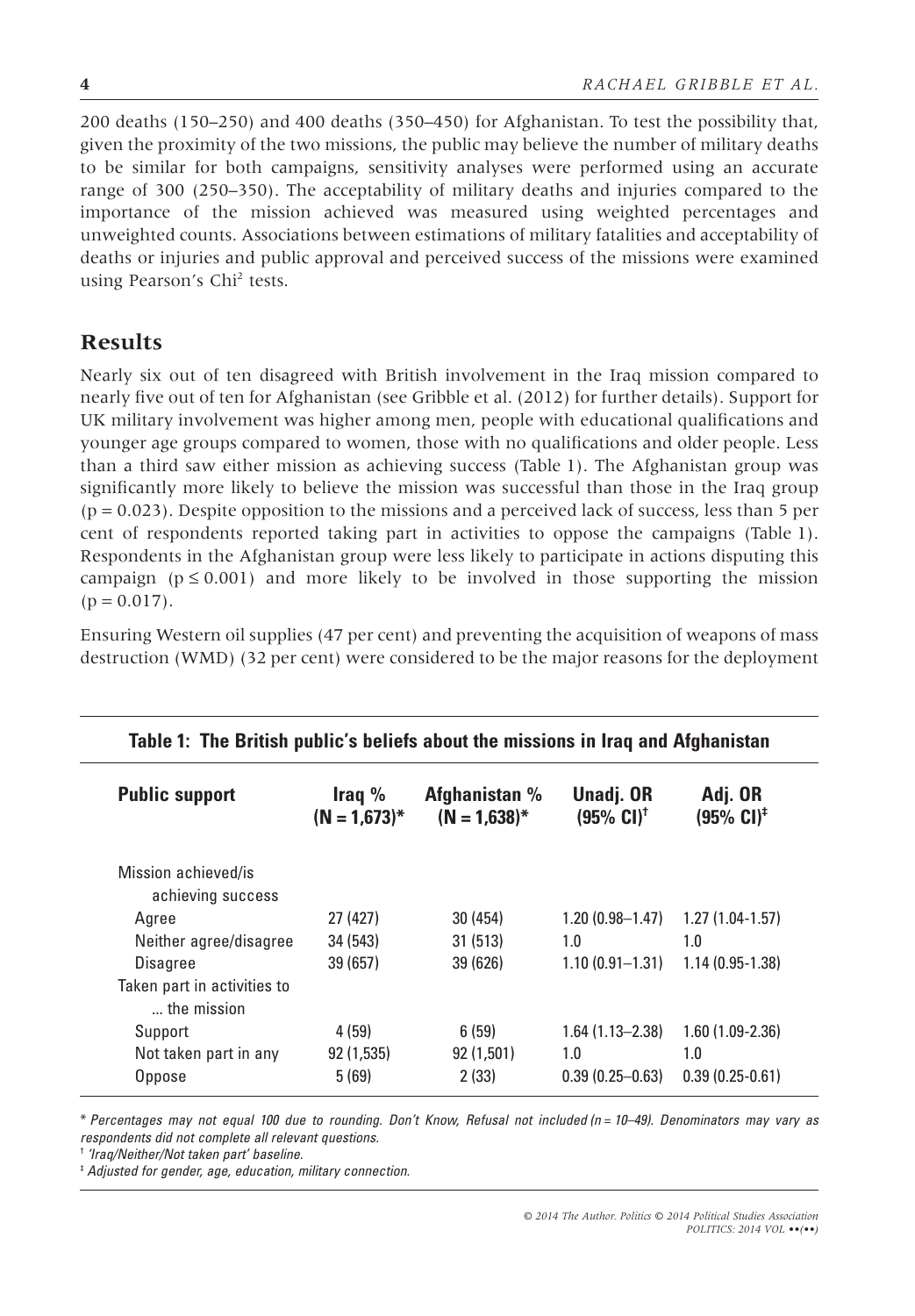| <b>Perceived purpose</b>                                                                                  | <b>Iraq</b><br>$% (N)*$ | <b>Afghanistan</b><br>$% (N)*$ |
|-----------------------------------------------------------------------------------------------------------|-------------------------|--------------------------------|
| To ensure Western oil supplies (I)/gain access to oil<br>and mineral resources (A)                        | 47 (770)                | 24 (377)                       |
| To prevent Iraq from acquiring WMD                                                                        | 32 (546)                |                                |
| To protect the UK from the risk of Saddam Hussein's<br>support of terrorism (I)/the risk of terrorism (A) | 27 (466)                | 53 (863)                       |
| To help the US and our NATO allies                                                                        | 21 (327)                | 23 (362)                       |
| To make Irag/Afghanistan a stable country                                                                 | 17 (281)                | 50 (797)                       |
| To make the Middle East a more stable region                                                              | 14 (228)                |                                |
| To prevent Irag from threatening its neighbours                                                           | 9(162)                  |                                |
| To make Iraq/Afghanistan a successful democracy                                                           | 7(98)                   | 16 (269)                       |
| To make Iraq/Afghanistan an economic success                                                              | 2(27)                   | 3(57)                          |
| To help the war on drugs                                                                                  |                         | 8(131)                         |

#### **Table 2: The British public's perception of the purposes of the Iraq (I) and Afghanistan (A) missions**

\* *Sum* > *N/100 per cent as totals and percentages calculated from responses to two questions. Unsolicited responses, Other, Don't Know, Refusal, non-response at second purpose question not included (Iraq n* = *441, Afghanistan n* = *420).*

of the UK armed forces to Iraq (Table 2). Protecting the UK from the risk of terrorism (53 per cent) and achieving stability (50 per cent) were believed to be the main purposes for UK military involvement in Afghanistan.

Perceptions of the purposes of the mission were related to support of the missions and beliefs about their success (see Table A1). Those endorsing ensuring Western oil supplies as the objective of the UK mission in Iraq, when compared to those endorsing prevention of WMD, were significantly more likely to disagree with the campaign (69 per cent versus 51 per cent, Pearson's  $\chi^2$  = 103.13, df = 4, p < 0.001) and less likely to perceive it as successful (20 per cent versus 34 per cent, Pearson's  $\chi^2 = 106.41$ , df = 4, p < 0.001). Those who believed that the purpose of the campaign in Afghanistan was to make the country stable, when compared to those who thought the mission was for anti-terror purposes, were more likely to agree with the mission (39 per cent versus 34 per cent, Pearson's  $\chi^2 = 35.17$ , df = 4, p < 0.001) and more likely to hold a positive view regarding its success (37 per cent versus 33 per cent, Pearson's  $\chi^2 = 20.66$ , df = 4, p < 0.001).

The most popular options for ending the UK's involvement in the Afghanistan campaign were for withdrawal either 'as soon as possible, without conditions' or 'as soon as the Afghan government can protect its territory and prevent terrorism within its borders' (Table 3).

Less than a quarter of the public accurately estimated the number of UK military fatalities (Table 4). The Afghanistan group was more likely to under-estimate the number of military deaths compared to the Iraq group ( $p \le 0.001$ ). More than 40 per cent of the public did not feel military deaths or injuries were acceptable compared to the importance of the mission achieved. There was no difference in acceptability according to mission.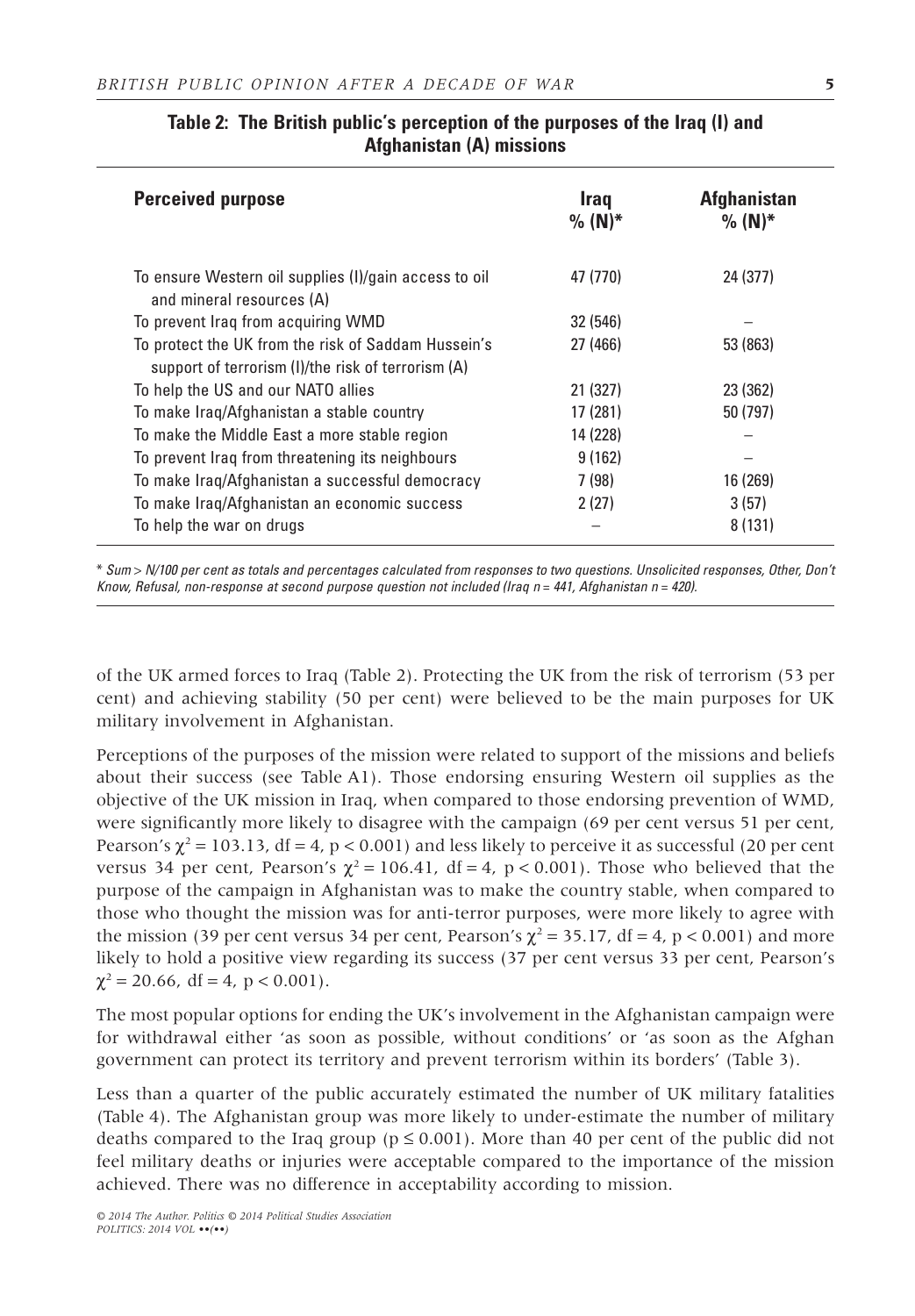| <b>Options for withdrawal from Afghanistan</b>                                                                               | % (n)    |
|------------------------------------------------------------------------------------------------------------------------------|----------|
| As soon as possible, without conditions                                                                                      | 35 (596) |
| As soon as the government in Afghanistan can protect its territory and prevent it<br>from being used as a base for terrorism | 34 (545) |
| As soon as the government in Afghanistan can protect its territory                                                           | 19 (286) |
| As soon as Afghanistan has become a successful democracy/AND has a<br>successful economy                                     | 5(81)    |
| At a fixed future date, without conditions                                                                                   | 4(72)    |
| Other                                                                                                                        | 0.5(8)   |
| Don't know                                                                                                                   | 2(46)    |

#### **Table 3: Public support for options for withdrawal from Afghanistan**

\* *Percentages may not equal 100 due to rounding. Refusal excluded (N* = *4).*

## **Table 4: The British public's perception of UK military fatalities**

|                                                                                | Iraq %<br>$(N = 1.673)^*$ | Afghanistan %<br>$(N = 1.638)^*$ | Unadj. OR<br>$(95\% \text{ Cl})^{\dagger}$ | Adj. OR<br>$(95\% \text{ Cl})^{\ddagger}$ |
|--------------------------------------------------------------------------------|---------------------------|----------------------------------|--------------------------------------------|-------------------------------------------|
| Estimate of UK military<br>fatalities                                          |                           |                                  |                                            |                                           |
| Under-estimated                                                                | 11 (130)                  | 43 (600)                         | $5.66(4.28 - 7.49)$                        | $5.58(4.19 - 7.45)$                       |
| Accurate                                                                       | 24 (300)                  | 17 (252)                         | 1.0                                        | 1.0                                       |
| Over-estimated                                                                 | 66 (853)                  | 39 (520)                         | $0.82$ (0.66-1.02)                         | $0.81(0.64 - 1.02)$                       |
| Acceptability of<br>deaths/injuries<br>compared to<br>importance of<br>mission |                           |                                  |                                            |                                           |
| Agree                                                                          | 37 (610)                  | 38 (625)                         | $0.97(0.78 - 1.21)$                        | $1.04(0.83 - 1.31)$                       |
| Neither                                                                        | 18 (294)                  | 20 (301)                         | 1.0                                        | 1.0                                       |
| <b>Disagree</b>                                                                | 45 (739)                  | 42 (686)                         | $0.87(0.70 - 1.08)$                        | $0.91(0.73 - 1.15)$                       |

\* *Percentages may not equal 100 due to rounding. Don't Know, Refusal not included (n* = *656). Denominators may vary as respondents did not complete all relevant questions.*

† *'Iraq/Accurate' baseline.*

‡ *Adjusted for gender, age, education, military connection.*

Estimations of military fatalities were associated with opinions of the campaigns (Table 5). A greater proportion of participants who disagreed with UK involvement in Iraq or Afghanistan over-estimated the number of military fatalities  $(p < 0.001)$ . There were no significant differences in estimation according to beliefs about the success of the mission (see Table A2).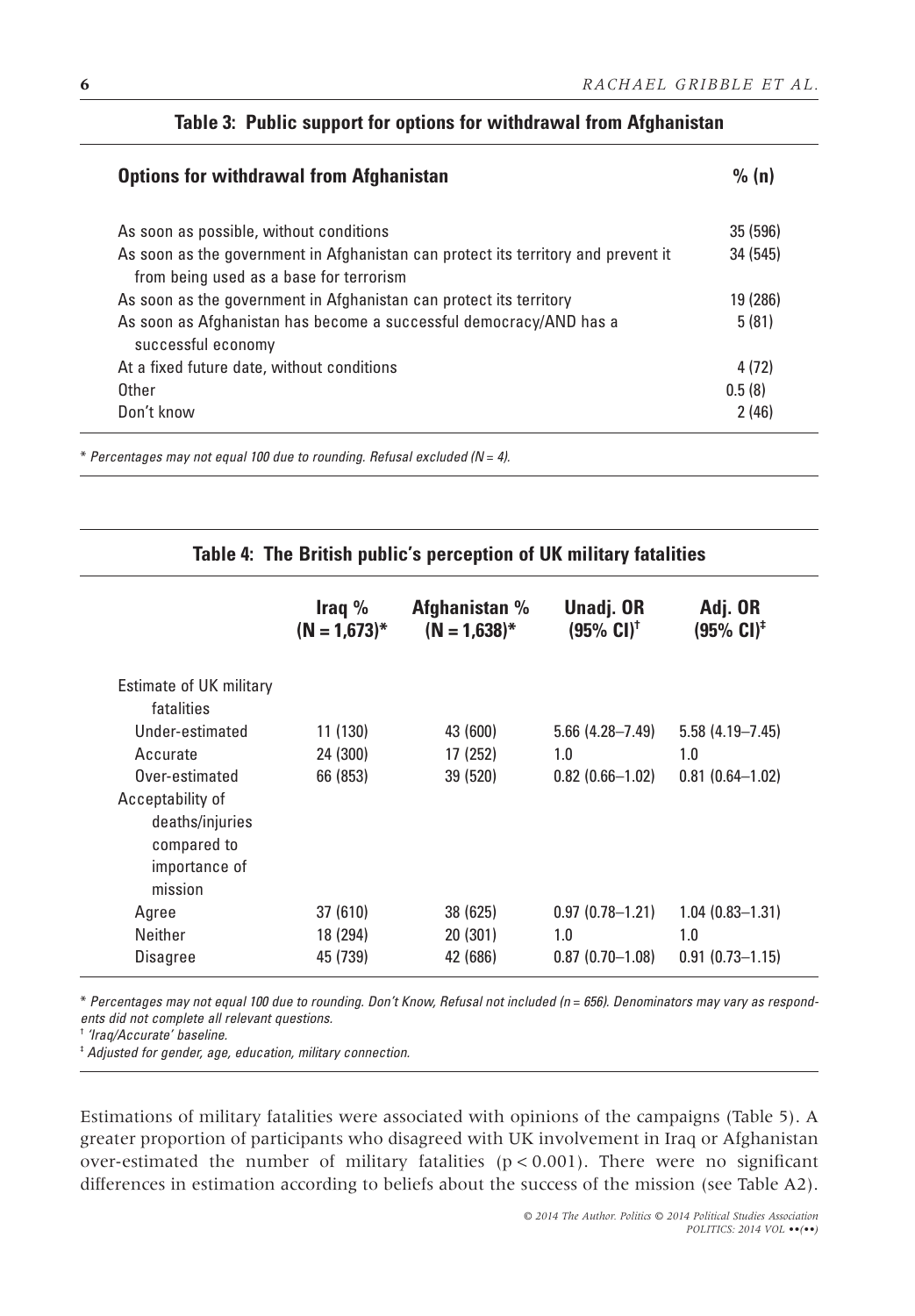Accurate estimation of military deaths was associated with perceptions of the objectives of the missions. Accurate estimates of military casualties was significantly higher among people who believed the mission in Iraq was to ensure oil supplies for the West (24 per cent versus 18 per cent, Pearson's  $\chi^2 = 15.67$ , df = 4, p < 0.01) than those who believed the mission was to prevent acquisition of WMD, although for some categories n was small, and among those who believed the purpose of Afghanistan was to prevent terrorism (19 per cent versus 14 per cent,

#### **Table 5: The British public's estimates of UK military fatalities and support for the missions The UK was right to go to Iraq/ Afghanistan % (N)† X2 (df) Agree (N = 712) Neither (N = 465) Disagree (N = 1,445)** Estimate of UK casualties Under-estimated 31 (219) 19 (135) 49 (365) Accurate 33 (167) 14 (82) 53 (298) Over-estimated 25 (326) 18 (248) 57 (782) 4.68\*\*\* 4 Acceptability of deaths/injuries if mission important Agree 43 (505) 19 (233) 38 (471) Neither 24 (136) 33 (186) 43 (256) Disagree 15 (196) 12 (170) 73 (1,038) 88.82\*\*\* 4

**UK armed forces mission in Iraq/ Afghanistan achieved success % (N)†**

|                                                              | Agree<br>$(N = 881)$ | <b>Neither</b><br>$(N = 1,056)$ | <b>Disagree</b><br>$(N = 1,283)$ |          |   |
|--------------------------------------------------------------|----------------------|---------------------------------|----------------------------------|----------|---|
| Acceptability of<br>deaths/injuries if<br>mission successful |                      |                                 |                                  |          |   |
| Agree                                                        | 41 (484)             | 34 (418)                        | 25 (311)                         |          |   |
| Neither                                                      | 30 (174)             | 45 (256)                        | 25 (152)                         |          |   |
| <b>Disagree</b>                                              | 16 (213)             | 26 (369)                        | 58 (812)                         | 78.86*** | 4 |

\* *p* < *0.05;* \*\* *p* < *0.01;* \*\*\* *p* < *0.001.*

† *Percentages may not equal 100 due to rounding. Don't Know, Refusal not included (n* = *689). Denominators may vary as respondents did not complete all relevant questions. Data combined from Iraq and Afghanistan groups.*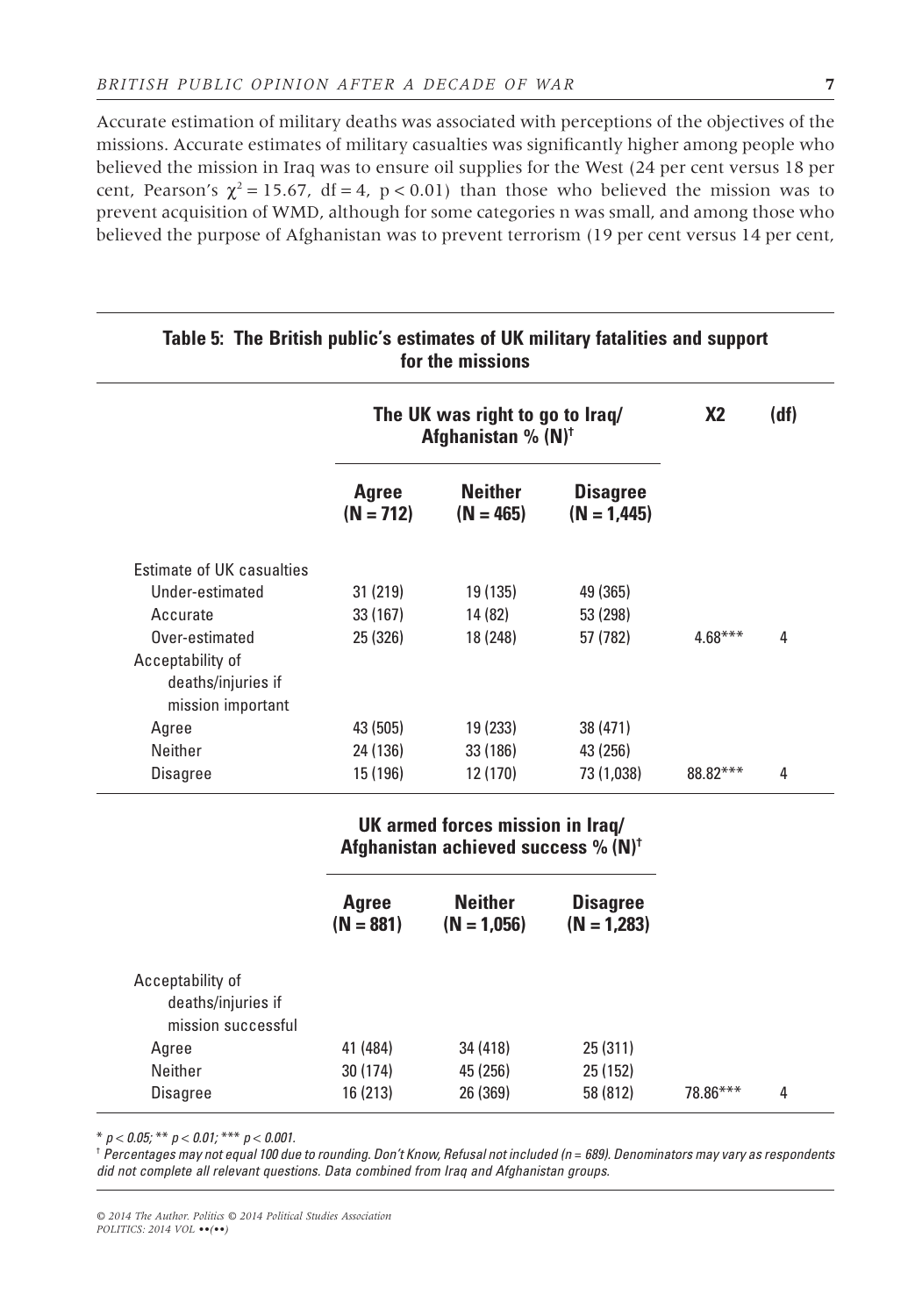Pearson's  $\chi^2$  = 23.72, df = 4, p < 0.001) than those who thought the mission was to stabilise the country (see Table A3).

The acceptability of death or injury during these missions differed according to respondent's attitudes towards the missions (Table 5). Respondents who disagreed with UK involvement in Iraq or Afghanistan or who thought the missions were unsuccessful were significantly more likely to disagree with the acceptability of military deaths or injuries in successful missions (both  $p < 0.001$ ).

Perceptions differed by sociodemographics. Women were significantly less likely to agree or disagree with the success of the mission  $(p < 0.01)$  compared to men, while people aged 44 years and younger were significantly less likely to disagree with the success of the missions (p < 0.05) compared to those aged 65 years and over (see Table A4). Due to small numbers, we were not able to examine participation in activities to support or oppose the missions by sociodemographics.

Endorsement of the two most commonly perceived objectives of the missions differed by sociodemographics (Figure 1) – all are statistically significant at  $p < 0.05$ . The perception that ensuring Western oil supplies was the main reason for UK involvement in Iraq was significantly higher among men, those aged 45–54 years and those with the highest level of education compared to women, the youngest age group (18–24 years) and those with no or low education, respectively. Endorsement of prevention of the acquisition of weapons of mass destruction was significantly higher among women and those aged 18–24 years compared to men and the two oldest age groups (55–64 and 65+ years). Belief that the main objective of the mission in Afghanistan was to stabilise the country was significantly higher among people aged 18–24 and 35–44 years than other age groups and among those with any form of educational qualification compared to those with none. People with an O-level education or equivalent were significantly more likely to believe Afghanistan was to prevent terrorism than other educational groups.

Women ( $p < 0.001$ ), people over 18–34 years ( $p < 0.01$ ) and those with university education ( $p < 0.005$ ) were significantly more likely to over-estimate military fatalities than men, people aged 65 years and over and those with lower educational qualifications (see Table A5).

# **Discussion**

British public opinions of the Iraq and Afghanistan missions are largely negative and perceptions of the objectives of missions indicate that public understanding of the reasons behind the campaigns broadly reflects those portrayed by the government and media. Attitudes to the missions differed, with the campaign in Afghanistan tending to be viewed more positively and there was evident cynicism about the objectives of the Iraq campaign. Perceptions of the missions were associated with both the accuracy of estimations of UK military fatalities and the acceptability of such deaths or injuries.

Public approval of the missions has been examined elsewhere (Gribble et al., 2012) and is therefore only briefly summarised here. Most of the public did not feel the campaigns had achieved success and support for UK involvement in either mission was low, as reported elsewhere (Gribble et al., 2012; Clements, 2011; Scotto et al., 2011; Springford, 2003). Only a very small minority of the public reported taking part in activities supporting or opposing the missions. However, this question gave no specific examples of activities pertaining to either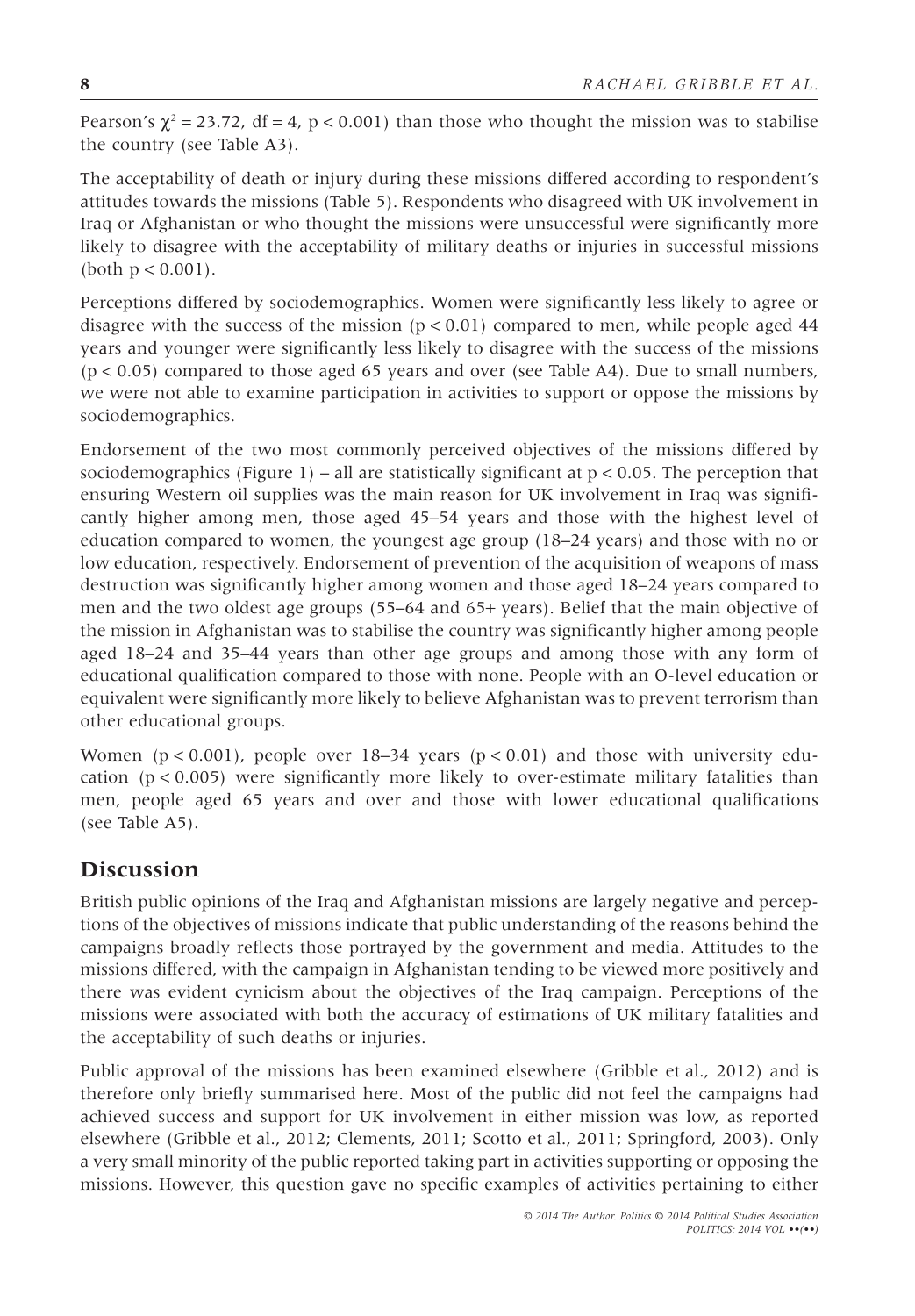

### **Figure 1: Most commonly perceived purposes of Iraq and Afghanistan by sociodemographics**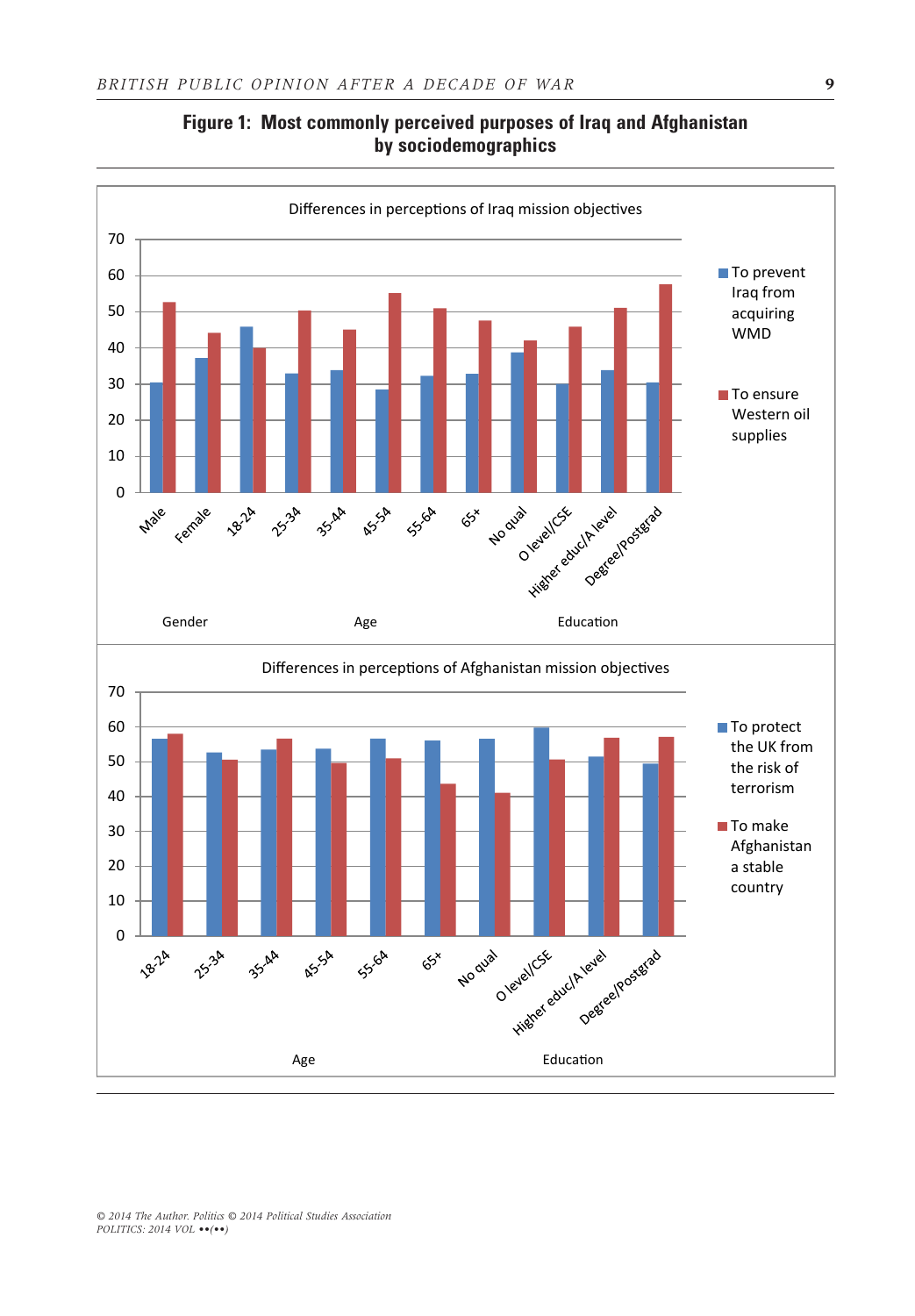support or opposition. Therefore, responses may reflect an inability by participants to recall their involvement in any such actions, rather than an accurate indication of contributions to either support or opposition activities. Recognition of activities supporting the missions may be difficult for members of the public to recollect, especially as it is likely that such activities would have been aimed at supporting military personnel taking part in the missions (e.g. collecting for armed forces charities), rather than involvement in tasks directly in support of the campaigns. Sociodemographics are also important. While large-scale public protests occurred during the initial stages of both missions, the low numbers who reported taking part in opposition activities may reflect the specific demographics of those taking part in public protests. Protestors were more likely to be university educated, politically aligned to the left, highly interested in politics and active members of organisations (e.g. environmental, union, humanitarian, church groups or other) (Walgrave and Verhulst, 2009). With the BSA sample aiming to be representative of the British public as a whole, the opinions of this particular section of society are necessarily reflected alongside those of other sociodemographic groups. As result, participation in opposition activities overall may seem lower than might be expected if it had been possible to examine involvement by sociodemographics.

Our findings indicate differences in how the British public perceives the two campaigns, with a less negative perception of Afghanistan than Iraq in terms of the success of the mission and increased participation in activities supporting this campaign, although the numbers are small. This divergence in opinion between Iraq and Afghanistan is evident in previous international research (Burris, 2008; Midford, 2006; Pew Research Center, 2011) and is largely related to the longstanding differences in the individual justifications, courses and circumstances of the two campaigns (Jacobsen, 2010). Public support for the Afghanistan mission has decreased substantially from its initial heights immediately prior to the mission (Ipsos Mori, 2001), with polls, in combination with our previous work, suggesting opposition may have plateaued at around 57 per cent since 2010 (Angus Reid Public Opinion, 2010). Given our findings, it is plausible to suggest that the perceived lack of success of the Afghanistan mission, combined with the changing objectives and public fatigue from the mission's duration and costs, may be responsible for this decrease in support (Gartner, 2008; Miller, 2010). There may also be a 'contagion effect' from increasing negative views of the Iraq mission on support for Afghanistan (Miller, 2010), especially as there appears to be some cross-over regarding perceptions of these missions' objectives.

Public opinion of the Iraq campaign indicates evident cynicism about the proposed reasons for UK involvement. The mostly commonly cited reason for the purpose of this mission (access to oil supplies) did not align with the official aims of the Iraq campaign (preventing the acquisition of WMD, democratisation and preventing terrorism) (BBC News, 2003a). This may stem from the disclosure of what became known as the 'dodgy dossier' that formed the basis of claims about Saddam Hussein's possession of WMD and was used by then Prime Minister Tony Blair to increase support for the mission (Humphreys, 2005). The realisation of the limitations of the dossier's claims led to a general distrust of the motives of the government of the time (Stanyer, 2004) and the emergence of a 'war-for-oil' narrative which has gained traction in certain sources of mainstream media (Greenwald, 2013; Juhasz, 2013). Examining perceived objectives of the missions by sociodemographics suggests that this narrative is commonly endorsed by men and those with university-level education, possibly as a result of their increased attention and engagement with current affairs (Holsti, 2004; Verba, Burns and Lehman Schlozman, 1997).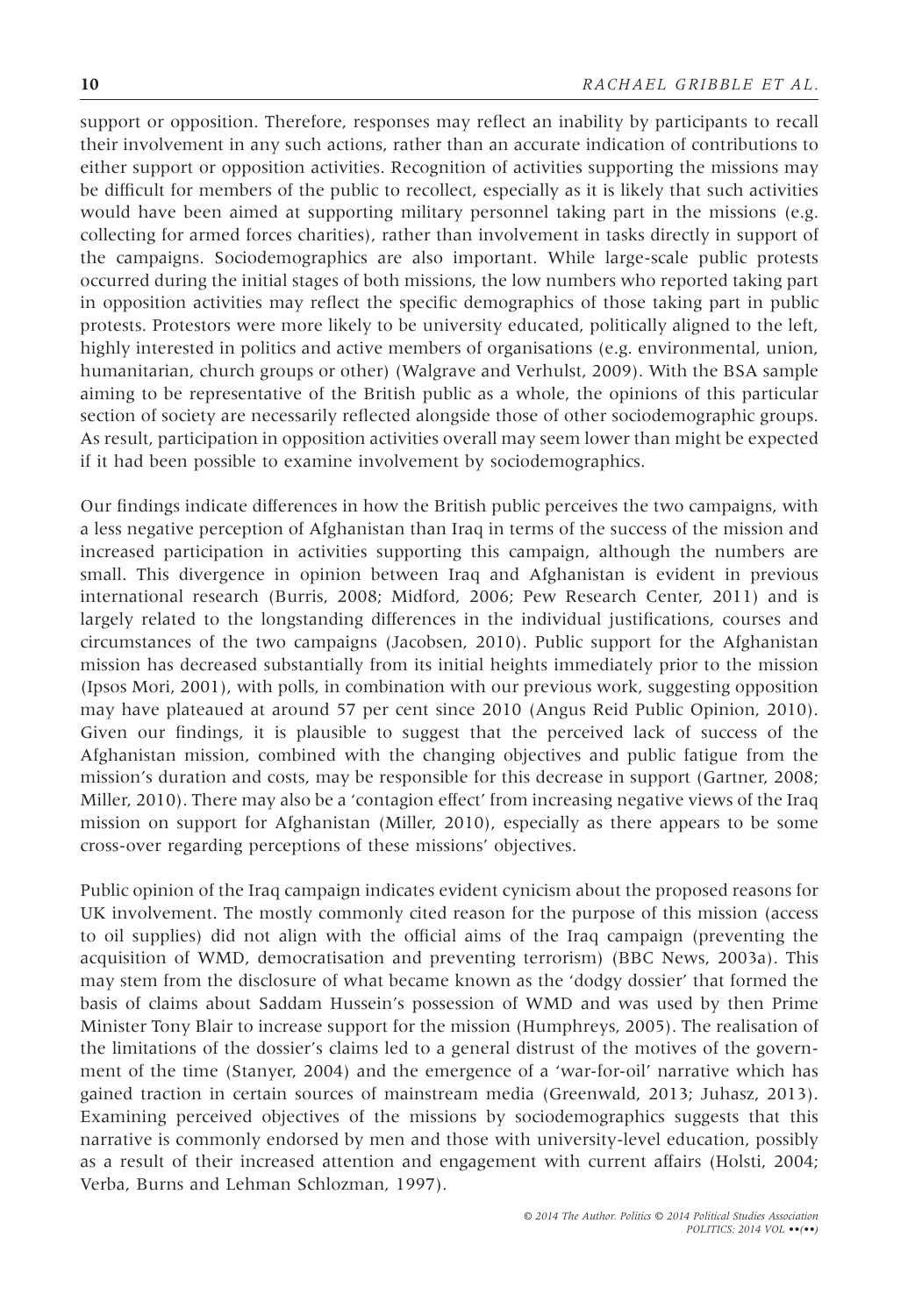Public interpretations of the purposes of the Afghanistan mission, on the other hand, reflect the official objectives of this campaign (prevent terrorism and create stability) as communicated by the government and media during the lead-up to UK involvement (Oakes and Youngs, 2001). This suggests that these messages were widely disseminated and understood. However, growing doubts about the motives for UK involvement in Iraq appear to have influenced opinions about Afghanistan, with almost a quarter of responses considering gaining access to oil and mineral resources to be a reason for the mission despite these factors never being mentioned in any official communications about the campaign.

Public approval and opinions regarding the missions' success were clearly associated with beliefs about their primary objectives. Respondents who were cynical about the Iraq mission were less favourable about the mission and its successes. This view might be expected given their suspicion about the mission's true purposes. The perceived objectives of the Afghanistan mission also appear to influence public support, which was lower when a somewhat vague aim of preventing terrorism was endorsed despite the potential threat to the UK, possibly indicating public fatigue with or scepticism about the so-called 'War on Terror'. When the objectives of the mission were deemed to have a humanitarian focus in stabilising the country, support was higher, reflecting the greater public endorsement of this type of mission compared to support for campaigns with alternative aims (Eichenberg, 2005). A similar relationship between British approval of military missions and the moral justifications of the campaign has been found in previous research on influences on British approval of military missions (Reifler et al., 2013). As this was a one-off and cross-sectional study, and due to the lengthy duration of the missions, we are unable to determine the direction of this relationship in influencing British public opinion: that is to say, do perceptions of the campaigns' objectives influence public attitudes towards the missions or do perceptions of poor success over time alter what people believe to be the reasons for initial UK involvement?

Given that a large proportion of the public sees the Afghanistan mission as unsuccessful and disagrees with UK involvement, it is not surprising that one of the most commonly preferred withdrawal options was for the immediate recall of UK troops. Yet despite this, and even with the elements of cynicism regarding its objectives, the public appear to understand what may be at stake in terms of stability both within Afghanistan, as well as the wider region, with a similar proportion supporting withdrawal only once the Afghan government can protect itself and prevent terrorism. Whether this arises from self-preservation and a desire to protect the UK or an altruistic view of foreign policy is not clear. It does suggest a more nuanced understanding of the aims and consequences of the Afghanistan mission than might have been previously thought, especially given low overall public support. Less than 5 per cent of the public endorsed the current Conservative-Liberal Democrat coalition government's strategy of withdrawing at a future fixed date without conditions which may have implications for public, as well as political, support of the governments' present plans. While this figure is low, it is important to note that the survey was conducted at a time when this was not the primary strategy for Afghanistan and before the 2014 timeline for withdrawal was agreed. It is possible that this strategy may be much more popular now than when the survey was conducted, although perhaps associated with doubts about what has been achieved in Afghanistan and whether it has been worth the costs. These questions are likely to continue as elites and the general public make retrospective judgements on the wars of 9/11 following the withdrawal of UK and other allied forces from Afghanistan.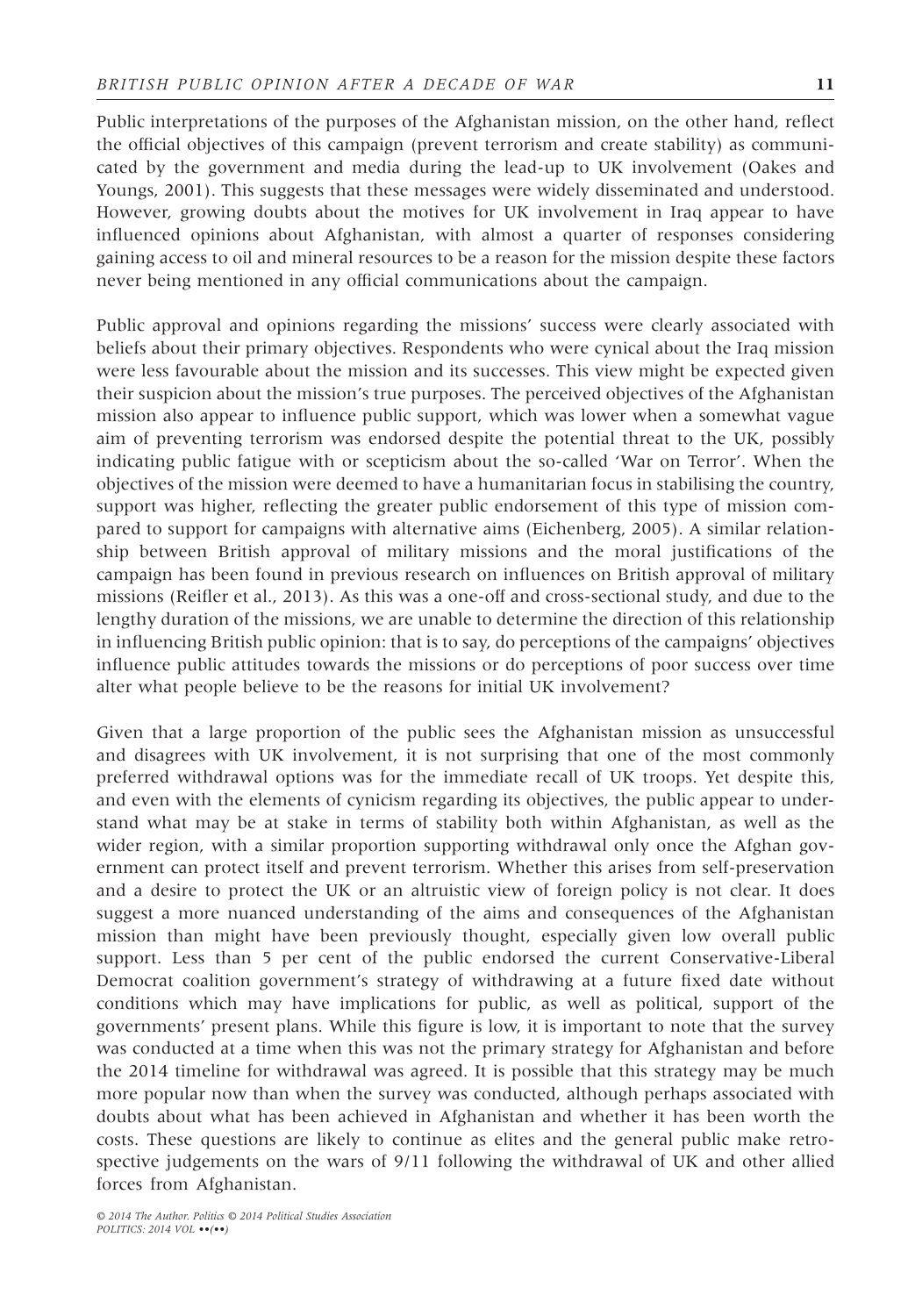# **Public estimation and tolerance of military casualties in the UK**

The majority of the public either under- or over-estimated the number of UK military deaths, with accurate estimation poorer than comparable American research on Iraq (Berinsky, 2007). With increased public attention to media coverage of such casualties known to be a major predictor of the accurate estimation of military deaths or injuries (Bennett and Flickinger, 2009), the poor accuracy of estimates might indicate that the British public's attention towards, and therefore understanding of, events during the missions may be low, although a lack of general public interest may also explain the inaccuracy of overall estimates.

As previously outlined, public tolerance of military casualties has previously been associated with public opinions of the justifications, perceived success and objectives of a military campaign (Eichenberg, 2005; Gelpi, Feaver and Reifler, 2005–2006). Public attitudes to the missions have been suggested as playing a larger role in public estimations of military fatalities than the actual number of deaths (Myers and Hayes, 2010). Our findings show that British public acceptance of military deaths or injuries was associated with both success and approval of missions but that estimation of military fatalities was related only to campaign approval. This provides some evidence in support of Myers and Hayes' perceived casualty theory within a UK context (Myers and Hayes, 2010). Research has also suggested that elite discourse, rather than casualties sustained during this mission, play a bigger role in approval of Afghanistan (Kriner and Wilson, 2010). Unfortunately, this was something that was not able to be tested in this study.

The difference in estimations of the number of military deaths between the campaigns is surprising. Certainly, it cannot be blamed on a lack of information; both the Iraq and Afghanistan missions were similar in terms of the campaign length, as well as public interest, and public access to information was encouraged and facilitated by embedding journalists into military units within the constraints of operational security. One possible explanation is that the differences in the accuracy of public estimation of military fatalities during the missions may be a consequence of the overlap in operations in these two theatres. As a result of the missions occurring simultaneously for at least some of their duration, the public may have conflated the events of the missions, resulting in perceptions of the number of fatalities being roughly equal between the two. If this 'average' number of fatalities is higher than the true value for the Iraq campaign but lower than that of Afghanistan, it will appear that the former is more likely to be over-estimated and the latter under-estimated. This was tested using sensitivity analyses. Results indicated that the differences in estimation between the missions remained; the Afghanistan group was more accurate in their estimations and less likely to either under- or over-estimate the number of fatalities ( $p < 0.05$ ) (see Table A6).

So where might this difference stem from? Since the Afghanistan mission is viewed significantly more positively in comparison to Iraq, this might explain the improved accuracy in the former group if missions with greater public support also have greater public understanding and attention. We also examined estimation of military deaths according to perceptions of the objectives of the missions. Those who were the most cynical about the purposes of the missions, endorsing war-for-oil (Iraq) or terrorism (Afghanistan) narratives, were the most able to accurately estimate the number of UK military fatalities, although this was proportionally still low. Considering the increased interest that such people are likely to have in the costs of these campaigns, including human fatalities, this finding is perhaps less surprising, especially when we are reminded that those most likely to endorse the war-for-oil narrative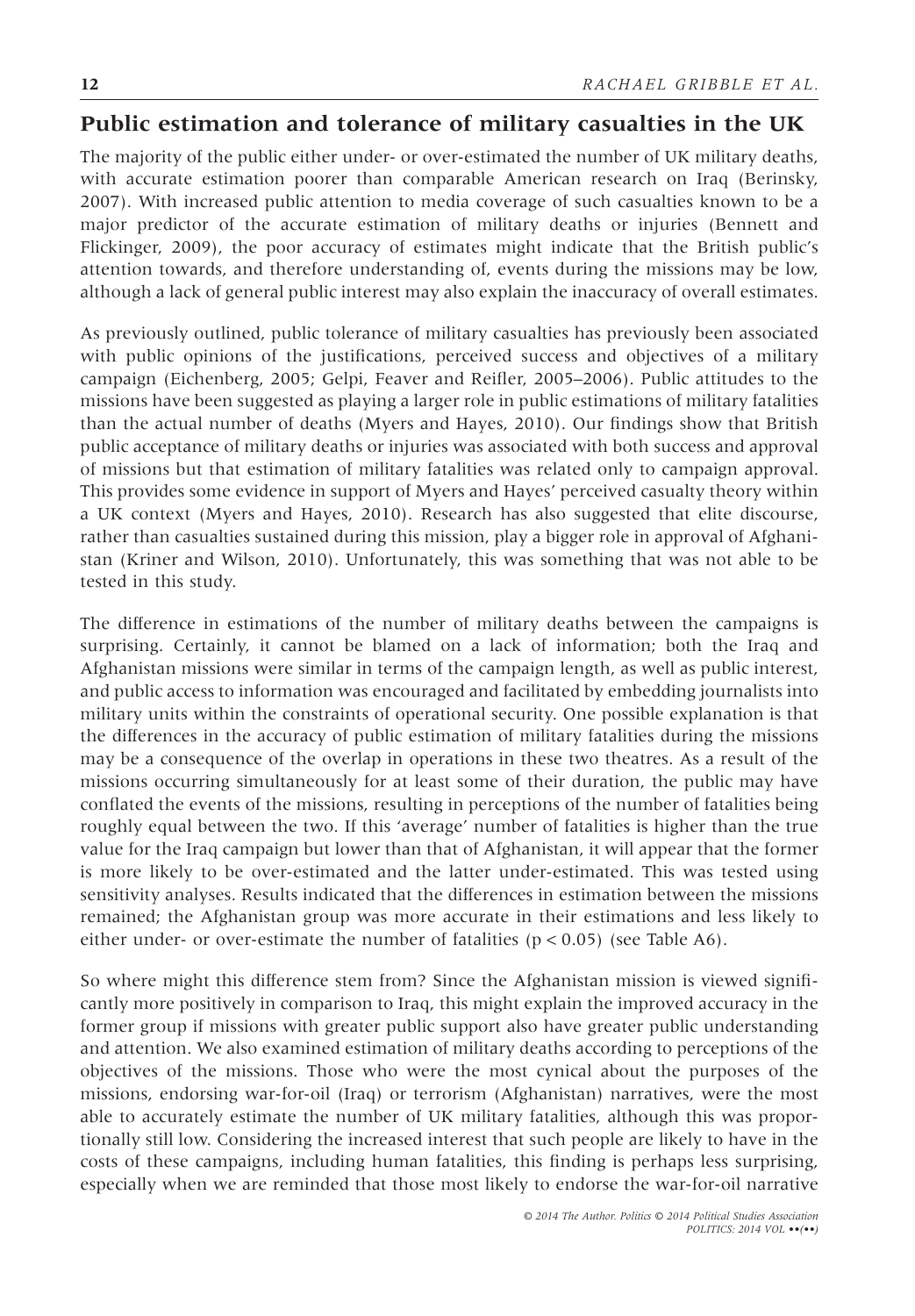for the Iraq mission are men and those with higher education are the same groups who are more likely to be engaged with current affairs media.

As with our prior research, attitudes towards the missions differed according to sociodemographics. Previous research from both the US and UK indicates that men, older people and those with lower levels of education are more supportive of military conflicts than women, younger people and those with higher education (Burris, 2008; Caforio, 2007; Clements, 2011; Eichenberg, 2005; Gonzalez, 1996; Holsti, 2004; Leal, 2005; Rohall, Ender and Matthews, 2006; Schoen, 2007; Vennesson, 2003). Both our prior research and the findings from this article reflect similar patterns, with higher disapproval of the missions among women and those with higher levels of education; however, the oldest age group, people aged 65 years and over, were the most critical of the missions (Gribble et al., 2012). Similarly, our findings indicate similar patterns in the perceptions of success among women, although not for other potential predictors of opinion. Disapproval may be related to perceptions of the missions' objectives – for example, given that women were more likely to perceive the objectives of the Iraq mission to be prevention of WMD, it is possible that the disclosure of the dodgy dossier resulted in greater disapproval of a mission that they perceive as having little legitimacy.

Attitudes to the missions also seem to play a role in the accuracy of estimates of military casualties. Men and those with higher educational qualifications report greater engagement with current affairs, and access to information on military fatalities, than other groups (Bennett and Flickinger, 2009; Holsti, 2004; Verba, Burns and Lehman Schlozman, 1997). It is perhaps not unexpected then for women to be more likely to over-estimate the number of military casualties compared to men. However, the same was not seen for those with higher educational attainment. This group was more likely to over-estimate the number of military deaths despite its greater interest in current affairs. Younger people were also more likely to over-estimate military casualties. Men tend to have more favourable attitudes towards military conflict and spending than women (Caforio, 2007; Clements, 2011; Eichenberg, 2003; Rohall, Ender and Matthews, 2006; Schoen, 2007), with the possibility that they underestimate any undesirable costs involved in military action. Those with higher educational attainment and younger people, on the other hand, tend to be more critical of the use of military force compared to those with low educational qualifications and older people (Burris, 2008; Gonzalez, 1996; Holsti, 2004; Leal, 2005; Vennesson, 2003), potentially over-estimating the costs of military action because of their deep-seated opposition to it. These findings, combined with the association between estimation of military fatalities and approval of the missions, suggest that approval of military campaigns may be an influential predictor of accuracy of military fatalities among the British public.

## **Implications and areas for future research**

Ten years on, it appears that the British public has doubts about the objectives and success of the lengthy and often controversial Iraq and Afghanistan missions. While Afghanistan is likely to be a less contentious political issue following the end of the UK's combat mission in 2014 (Defence Committee, 2013), a complex picture of British public opinion of how the UK armed forces are deployed in military action post-9/11 emerges; support for the missions is low, their perceived success is poor and there is evidence of cynicism regarding the motives in Iraq stemming from the 'dodgy dossier' and significant differences in perceptions among sociodemographic groups. Confusion and doubts over the truthfulness of government sources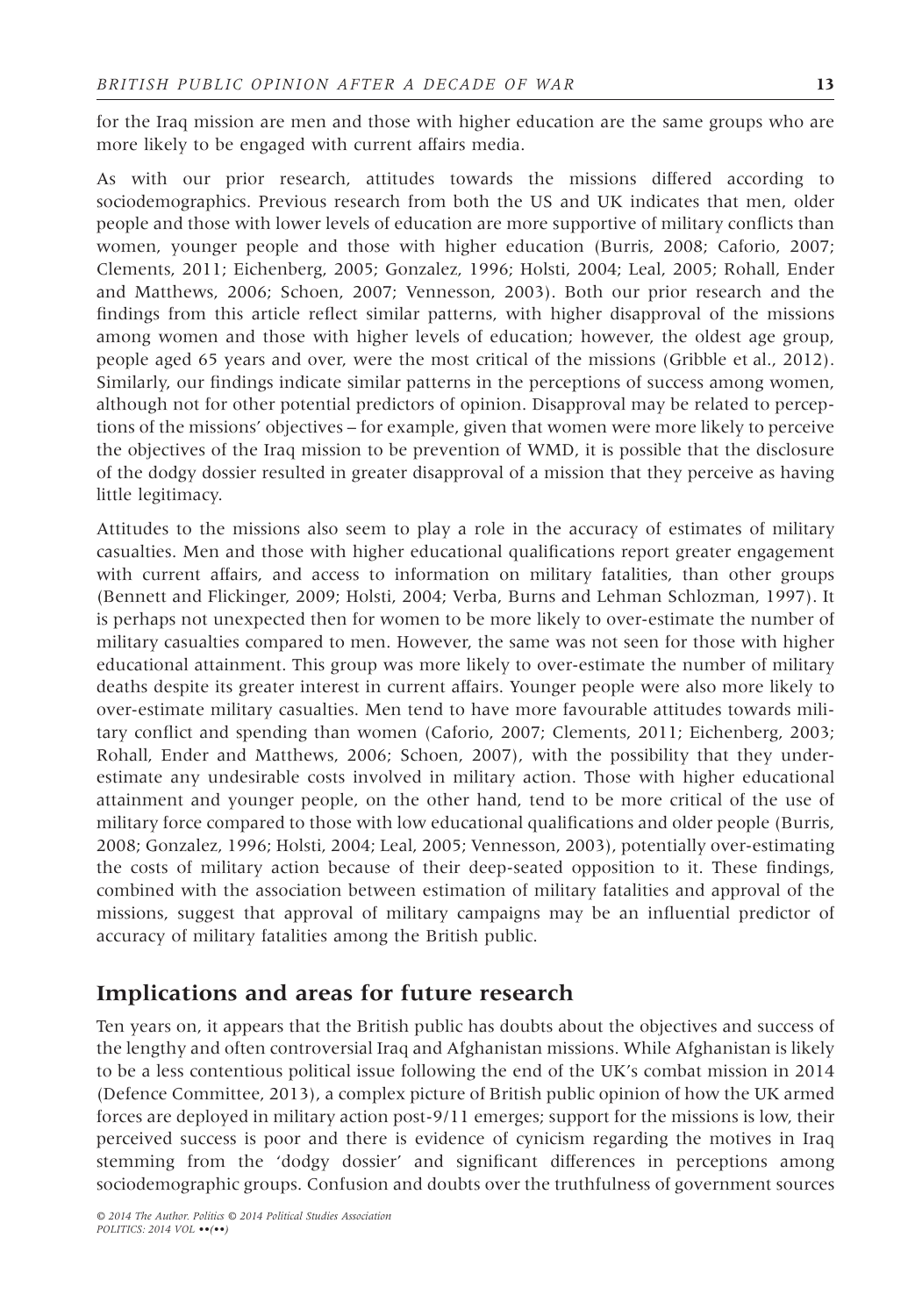in relation to the purposes of military action may have potential implications for the viability of UK involvement in future missions, including NATO or UN campaigns if these uncertainties and suspicions become commonplace. Future missions may require a stronger case for involvement in order to gain public approval, particularly among those groups most likely to be sceptical about Iraq and Afghanistan, with reduced support for missions whose reasons seem irrelevant or ambiguous, particularly if there is a perception that they may result in another prolonged campaign. There is already some evidence of this reluctance among the British public, who seem cautious about any proposed military interventions post-Iraq/ Afghanistan. Only 35 per cent of the public supported the 2011 UK airstrikes in Libya (ComRes, 2011), but it is perhaps most telling that 65 per cent believed military involvement would last for 'some time' (BBC News, 2011). Considerations about the morality of campaigns, as well as considerations of their costs, have already been shown to be influential in British public support for Afghanistan and Libya (Reifler et al., 2013) and this may continue in relation to proposed missions.

Another consequence of the negative public perceptions of the Iraq and Afghanistan missions is that there may be increased examination of how the UK's military forces are used in international crises. Such attitudes were evident during the recent crisis in Mali, with public apprehension about exactly what role British troops would play, forcing Prime Minister David Cameron and Foreign Secretary William Hague to insist that there would be no commitment to combat roles (BBC News, 2013; Coughlin, 2013). Public support came with strict conditions; provision of military assets was only endorsed if it were limited to intelligence, surveillance and Special Forces (YouGov, 2013a). Debate about the situation in Syria continues, with political leaders in Europe finding it difficult to gain public support for intervention (Ipsos Mori, 2013; YouGov, 2013b). The public's perception of a lack of success and high costs in these missions may mean a growing preference of British military force to be used only to address clear and present threats to the UK or increased support for a less active role for the UK in international affairs. If so, this may provide the basis for deepening elite/public tensions over the next decade.

The reluctance of the public to support certain types of military intervention has registered with political leaders in the UK. In a recent statement, the Secretary of State for Defence declared that the British public were war-weary and that only 'extreme circumstances' (e.g. another 9/11 or 7/7) would convince them to support another major overseas campaign (The Telegraph, 2013). The Ministry of Defence is also aware of this risk aversion, with strategists suggesting potential methods to reassure the public about its disquiet over the costs of military action (Quinn, 2013). How long current public caution about military intervention might last is an important question, as is how susceptible public opinion is to change in light of government efforts to persuade the public to support its policies and international events. The power of public opinion to restrict future foreign policy may be one of the most important legacies stemming from the Iraq and Afghanistan missions, with obvious long-term implications for the future of UK security policy.

## **About the authors**

**Rachael Gribble** is a doctoral researcher investigating the social and psychological wellbeing of UK military partners at the King's Centre for Military Health Research (KCMHR). She previously worked as a Research Assistant at KCMHR on an ESRC-funded study examining British Social Attitudes towards the military and contemporary conflict. Her research interests include mental health, women's health, illness behaviour and offender health. Her previous research has covered attitudes to obesity among stakeholder groups and models of continuity of primary care for people recently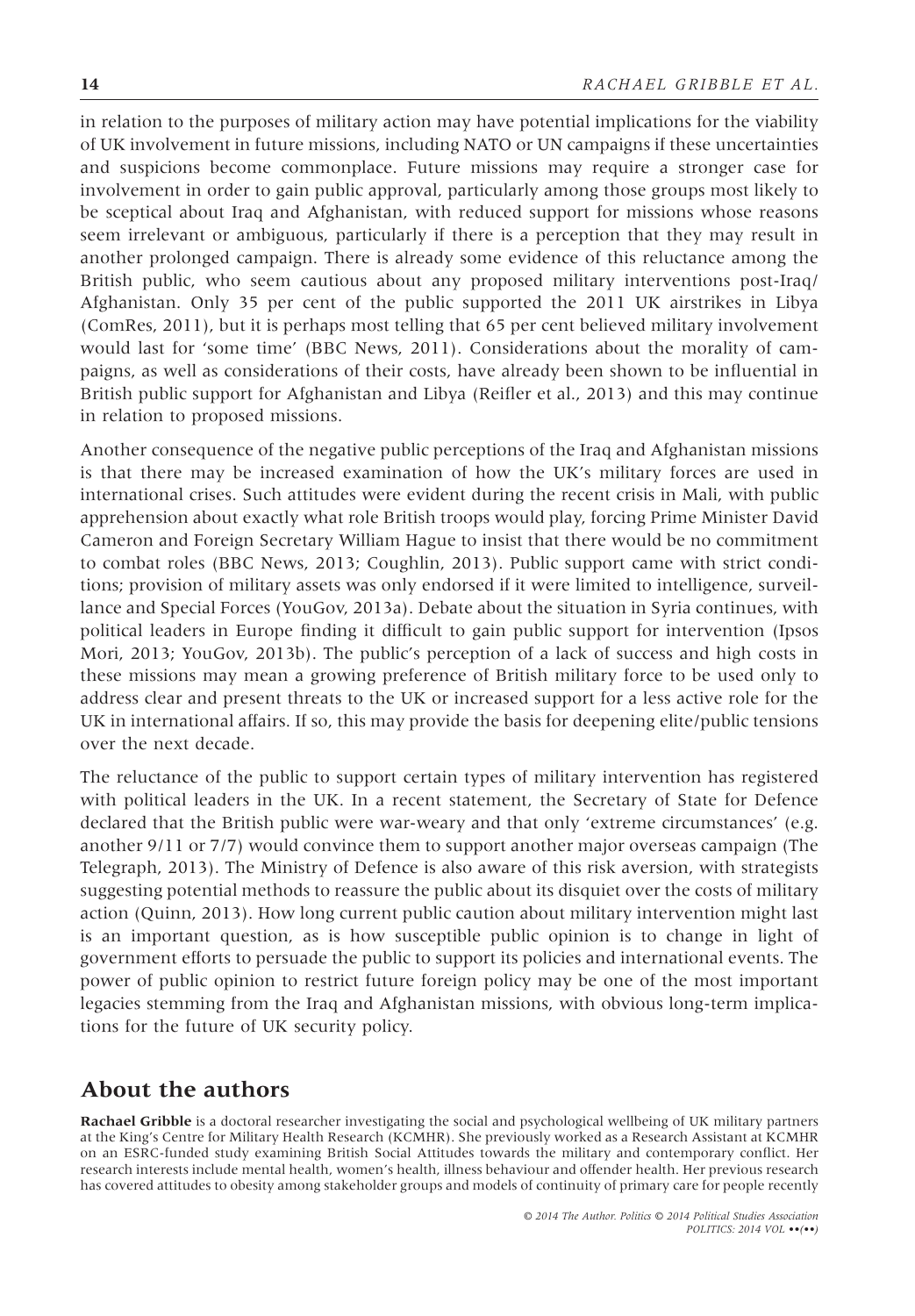released from prison. Rachael Gribble, King's Centre for Military Health Research, King's College London, Weston Education Centre, 10 Cutcombe Road, London SE5 9RJ, UK. E-mail: *rachael.gribble@kcl.ac.uk*. Twitter: @kcmhr @rjgribble

**Simon Wesley**, Co-Director, King's Centre for Military Health Research, King's College London, Weston Education Centre, 10 Cutcombe Road, London SE5 9RJ, UK.

**Susan Klein**, Director, Aberdeen Centre for Trauma Research, Robert Gordon University, Garthdee House, Garthdee Road, Aberdeen AB10 7QB, UK.

**David A. Alexander**, Aberdeen Centre for Trauma Research, Robert Gordon University, Garthdee House, Garthdee Road, Aberdeen AB10 7QB, UK.

**Christopher Dandeker**, Co-Director, King's Centre for Military Health Research, King's College London, Weston Education Centre, 10 Cutcombe Road, London SE5 9RJ, UK.

**Nicola T. Fear**, Co-Director, King's Centre for Military Health Research, King's College London, Weston Education Centre, 10 Cutcombe Road, London SE5 9RJ, UK.

Correspondence to Rachael Gribble.

#### **Note**

1 Further information on the methodology of the British Social Attitudes survey can be found at www.bsa -29.natcen.ac.uk/read-the-report/technical-details.aspx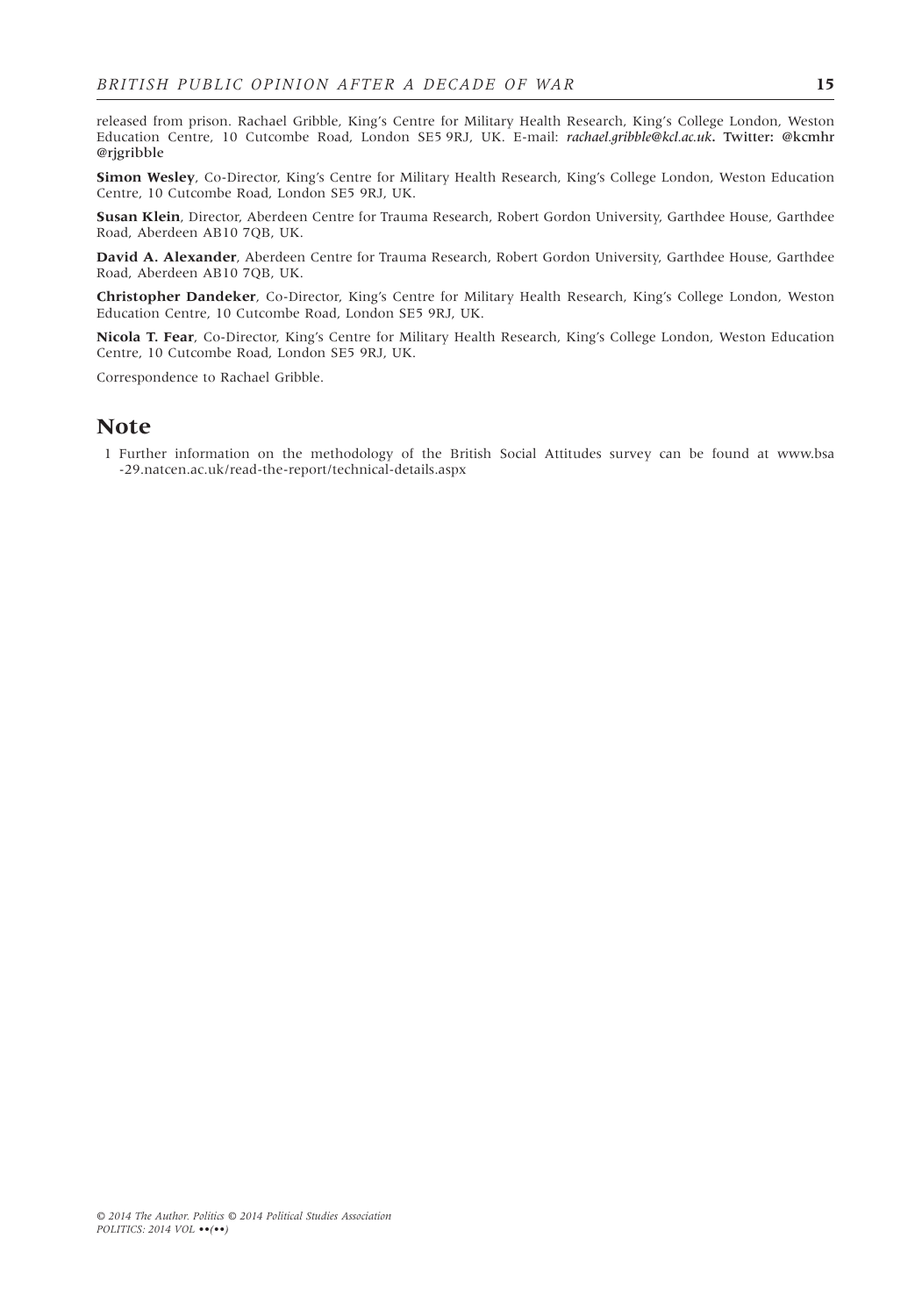| Public support                     |                                     | Iraq % (N = 1,316) <sup>+</sup>     | $\boldsymbol{\chi}$ | ίŧ | Afghanistan % (N = 1,660) <sup>†</sup>     |                                            | $\boldsymbol{\mathsf{z}}$ | 這 |
|------------------------------------|-------------------------------------|-------------------------------------|---------------------|----|--------------------------------------------|--------------------------------------------|---------------------------|---|
|                                    | Western oil<br>o ensure<br>supplies | acquisition<br>To prevent<br>of WWD |                     |    | stable country<br>Afghanistan a<br>To make | To protect UK<br>of terrorism<br>from risk |                           |   |
| Iraq/Afghanistan<br>Right to go to |                                     |                                     |                     |    |                                            |                                            |                           |   |
| Agree                              | 18 (132)                            | $30(159)^a$                         |                     |    | $39(291)^{p}$                              | 34 (276)                                   |                           |   |
| Neither                            | 13(96)                              | $19(103)^a$                         |                     |    | 23 (172)                                   | 21 (184)                                   |                           |   |
| Disagree                           | 69 (534) <sup>b</sup>               | 51 (277)                            | $103.13***$         | 4  | 38 (317)                                   | 45 (388) <sup>a</sup>                      | $35.17***$                | 4 |
| Mission achieved/is<br>achieving   |                                     |                                     |                     |    |                                            |                                            |                           |   |
| success                            |                                     |                                     |                     |    |                                            |                                            |                           |   |
| Agree                              | 20(151)                             | $34(175)^a$                         |                     |    | $37(275)^{b}$                              | 33 (270)                                   |                           |   |
| Neither                            | 30(225)                             | 34 (180)                            |                     |    | 34 (272)                                   | 33 (294)                                   |                           |   |
| Disagree                           | $50(385)^{b}$                       | 33 (179)                            | $106.41***$         | 4  | 29 (235)                                   | $34(280)^a$                                | $20.66***$                | 4 |

**16** *RACHAEL GRIBBLE ET AL.*

**Appendix A**

Appendix A

*© 2014 The Author. Politics © 2014 Political Studies Association POLITICS: 2014 VOL ••(••)*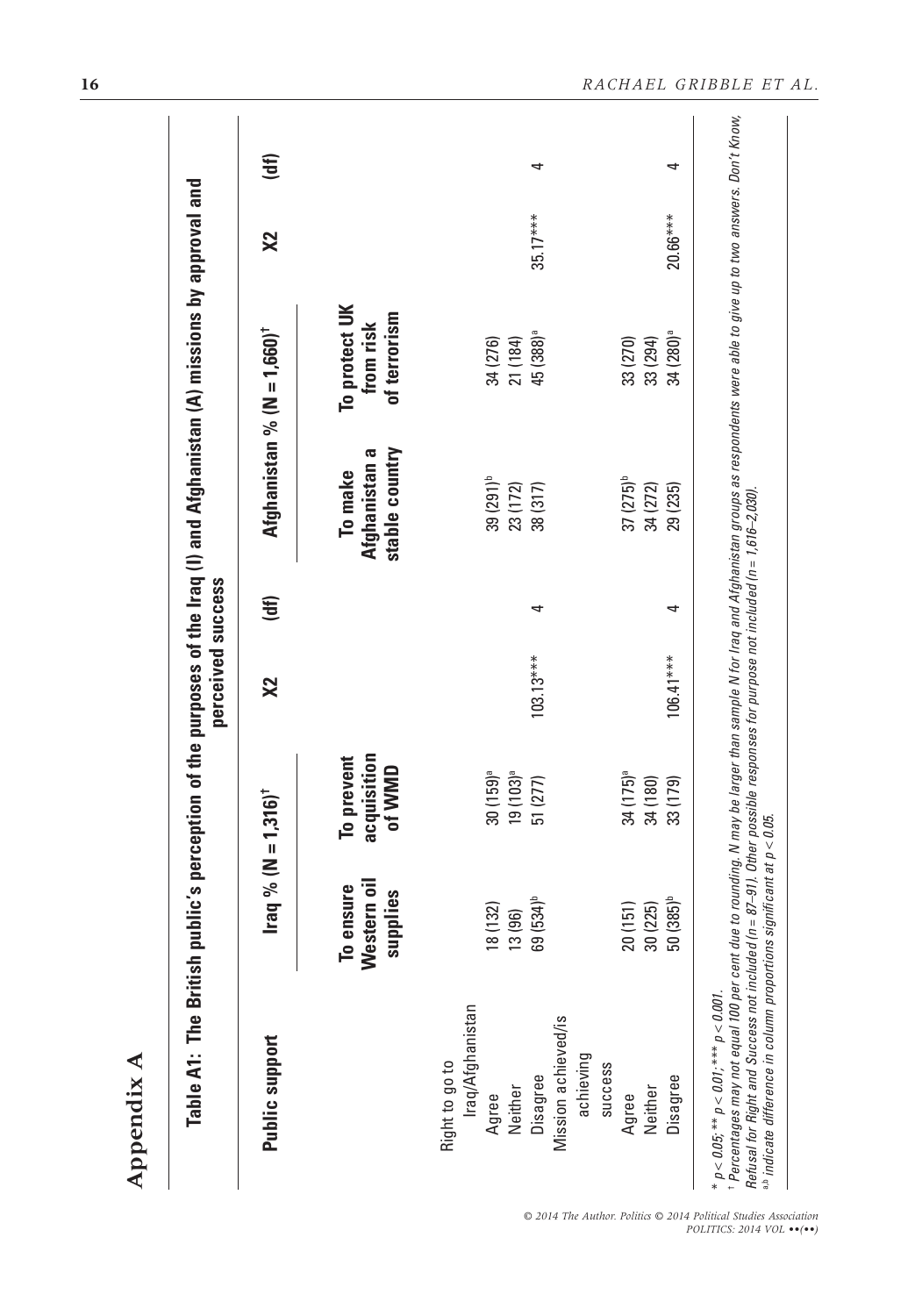|                           |                      | Mission of UK armed forces in Iraq/<br>Afghanistan achieved success % (N)* <sup>†</sup> |                                  | X <sub>2</sub> | (df) |
|---------------------------|----------------------|-----------------------------------------------------------------------------------------|----------------------------------|----------------|------|
|                           | Agree<br>$(N = 713)$ | <b>Neither</b><br>$(N = 835)$                                                           | <b>Disagree</b><br>$(N = 1,071)$ |                |      |
| Estimate of UK casualties |                      |                                                                                         |                                  |                |      |
| Under-estimated           | 31 (217)             | 32 (232)                                                                                | 37 (274)                         |                |      |
| Accurate                  | 29 (158)             | 32 (179)                                                                                | 39 (211)                         |                |      |
| Over-estimated            | 26 (338)             | 32 (424)                                                                                | 42 (586)                         | 1.84           | 4    |

#### **Table A2: The British public's estimates of UK military fatalities and perceived success of the missions**

\* *p* < *0.05;* \*\* *p* < *0.01;* \*\*\* *p* < *0.001.*

† *Percentages may not equal 100 due to rounding. Don't Know, Refusal not included (n* = *692). Denominators may vary as respondents did not complete all relevant questions. Data combined from Iraq and Afghanistan groups.*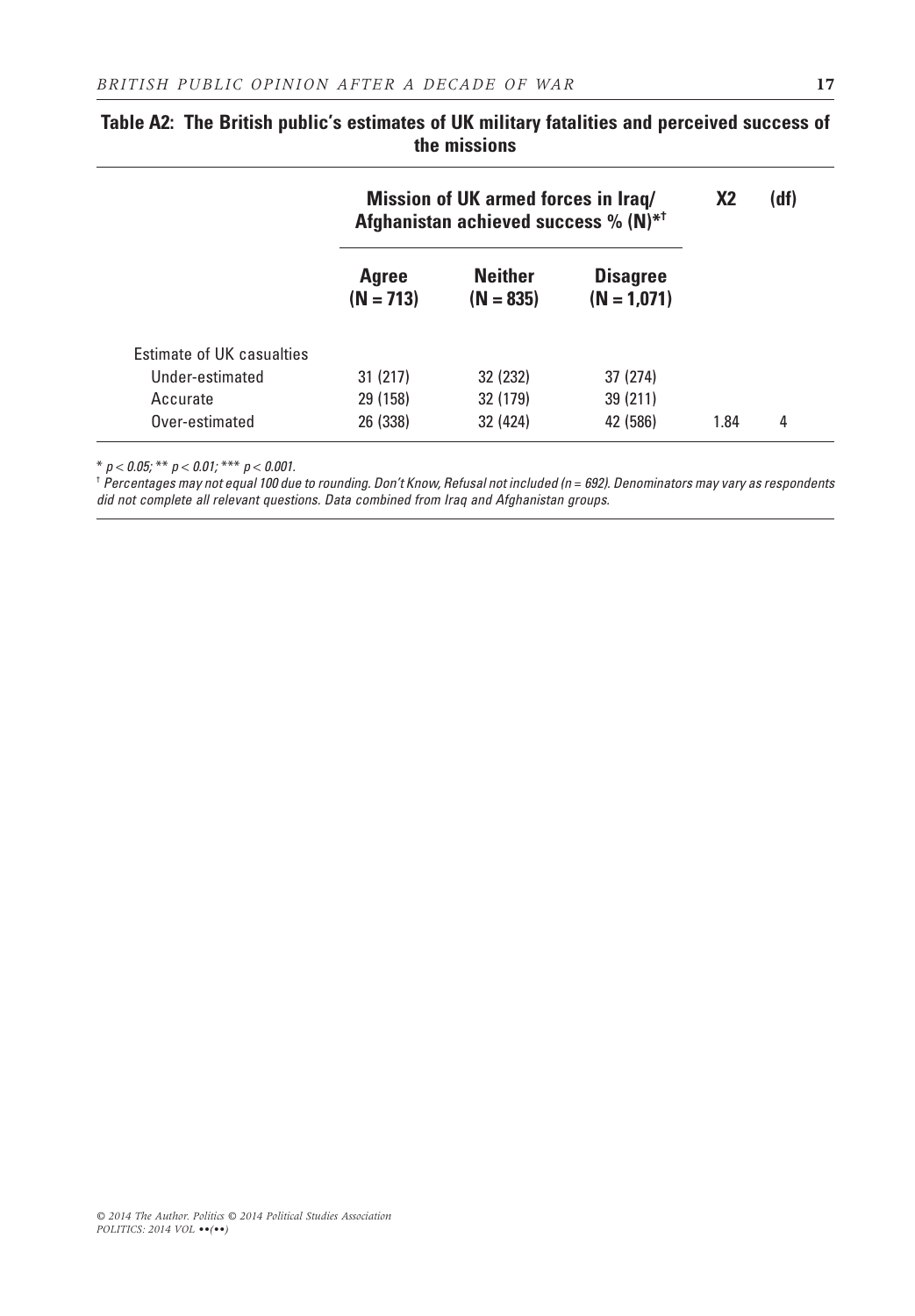|                                              |                                      | Iraq % (N = 1,044)* <sup>+</sup>    | $\boldsymbol{\mathsf{z}}$ | € | Afghanistan % (N = 1,432)* <sup>†</sup>       |                                            | $\boldsymbol{\mathsf{z}}$ | (df) |
|----------------------------------------------|--------------------------------------|-------------------------------------|---------------------------|---|-----------------------------------------------|--------------------------------------------|---------------------------|------|
|                                              | Western oil<br>To ensure<br>supplies | acquisition<br>To prevent<br>of WMD |                           |   | stable country<br>Afghanistan<br>To make<br>æ | To protect UK<br>of terrorism<br>from risk |                           |      |
| Estimate of UK casualties<br>Under-estimated | 10(65)                               | 13(51)                              |                           |   | 46 (326)                                      | 44 (324)                                   |                           |      |
| Accurate                                     | $24(152)^{b}$                        | 18 (78)                             |                           |   | 14 (103)                                      | $19(151)^a$                                |                           |      |
| Over-estimated                               | 66 (415)                             | 69 (283)                            | $15.67**$                 |   | 40 (260)                                      | 37 (268)                                   | $23.72***$                |      |

*© 2014 The Author. Politics © 2014 Political Studies Association POLITICS: 2014 VOL ••(••)*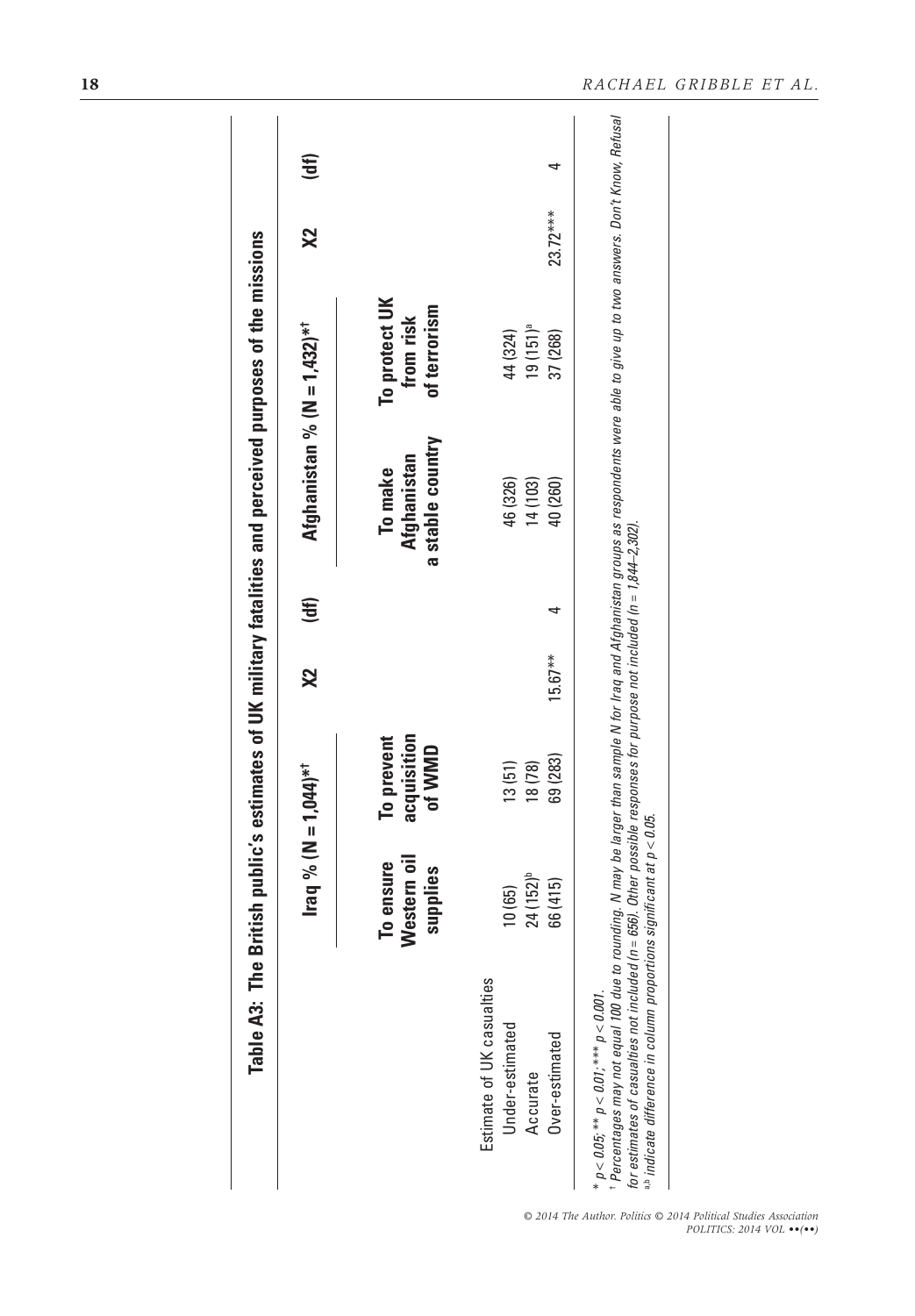| Sociodemographics             | Mission of UK armed forces in Iraq/Afghanistan achieved<br>success $\%$ (N) <sup>*1</sup> |                       |                        |  |  |
|-------------------------------|-------------------------------------------------------------------------------------------|-----------------------|------------------------|--|--|
|                               | Agree ( $N = 881$ )                                                                       | Neither $(N = 1,056)$ | Disagree $(N = 1,283)$ |  |  |
| Gender                        |                                                                                           |                       |                        |  |  |
| Male (ref)                    | 31 (438)                                                                                  | 29 (402)              | 40 (588)               |  |  |
| Female                        | 25 (443)                                                                                  | 37 (654)              | 38 (695)               |  |  |
| Adj. OR (95% CI) <sup>‡</sup> | $0.64(0.52 - 0.79)$                                                                       | 1.0                   | $0.75(0.62 - 0.91)$    |  |  |
| Age                           |                                                                                           |                       |                        |  |  |
| $18 - 24$                     | 32(72)                                                                                    | 40 (85)               | 28(60)                 |  |  |
| Adj. OR (95% CI) <sup>+</sup> | $1.02(0.66 - 1.58)$                                                                       | 1.0                   | $0.41(0.26 - 0.62)$    |  |  |
| $25 - 34$                     | 29 (139)                                                                                  | 37 (191)              | 35(178)                |  |  |
| Adj. OR (95% CI) <sup>‡</sup> | $0.97(0.69 - 1.38)$                                                                       | 1.0                   | $0.57(0.42 - 0.78)$    |  |  |
| $35 - 44$                     | 31(181)                                                                                   | 32 (196)              | 37 (208)               |  |  |
| Adj. OR (95% CI) <sup>+</sup> | $1.23(0.88 - 1.72)$                                                                       | 1.0                   | $0.70(0.52 - 0.95)$    |  |  |
| $45 - 54$                     | 28 (148)                                                                                  | 28 (158)              | 43 (246)               |  |  |
| Adj. OR (95% CI) <sup>+</sup> | $1.19(0.84 - 1.69)$                                                                       | 1.0                   | $0.93(0.68 - 1.27)$    |  |  |
| $55 - 64$                     | 27 (144)                                                                                  | 33 (172)              | 40 (215)               |  |  |
| Adj. OR (95% CI) <sup>+</sup> | $1.00(0.72 - 1.39)$                                                                       | 1.0                   | $0.79(0.59 - 1.05)$    |  |  |
| $65+$ (ref)                   | 24 (197)                                                                                  | 30(252)               | 46 (375)               |  |  |

#### **Table A4: Perceptions of mission's success and sociodemographics**

\* *Percentages may not equal 100 due to rounding. Don't Know, Refusal not included (n* = *3–91). Denominators may vary as respondents did not complete all relevant questions.*

† *'Male/65* + */Neither' baseline.*

‡ *Adjusted for gender, age, education, military connection, mission.*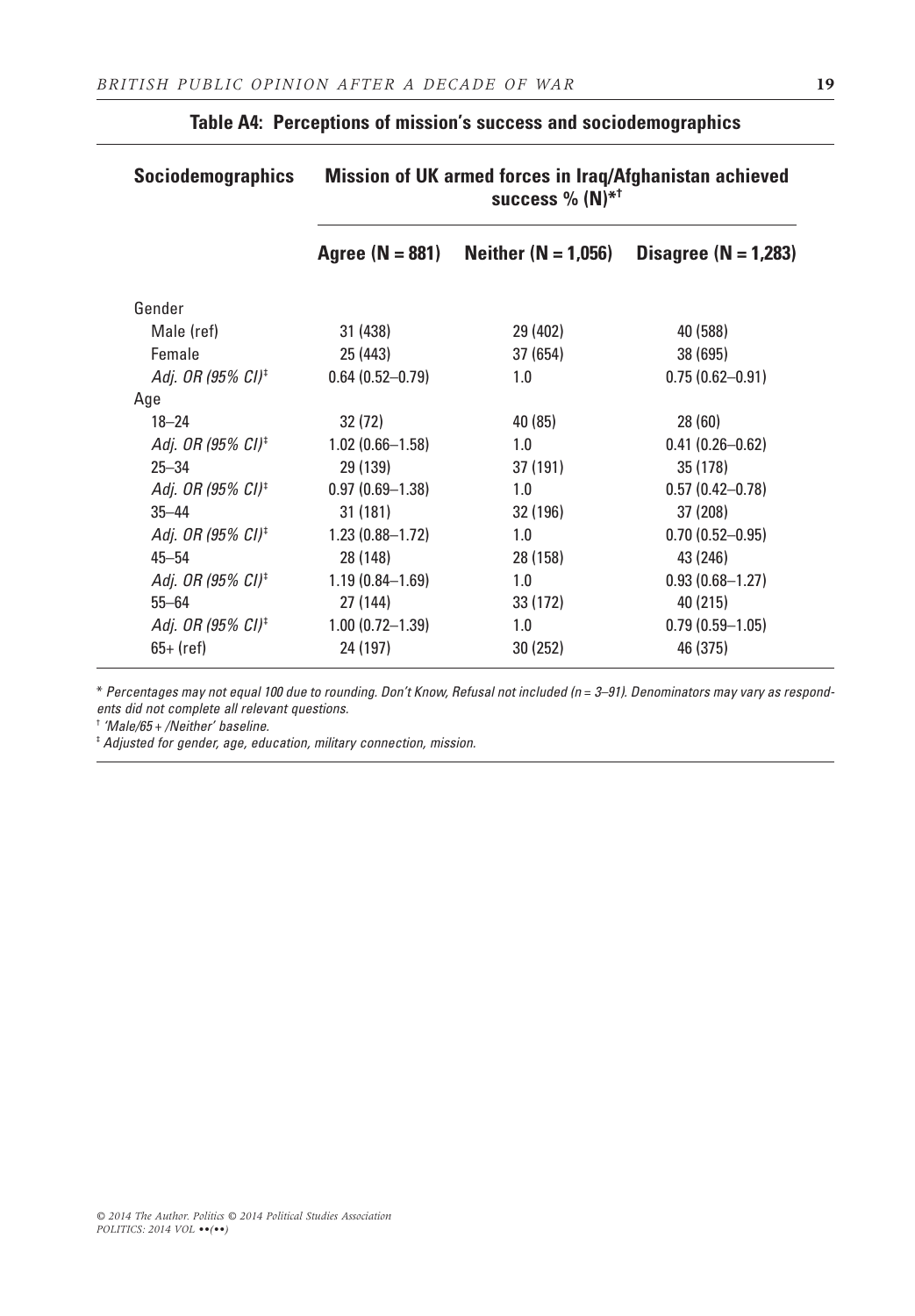| <b>Sociodemographics</b>              | Estimate of UK military fatalities % (N)* <sup>†</sup> |                                |                                         |  |  |
|---------------------------------------|--------------------------------------------------------|--------------------------------|-----------------------------------------|--|--|
|                                       | <b>Under-estimated</b><br>$(N = 682)$                  | <b>Accurate</b><br>$(N = 656)$ | <b>Over-estimated</b><br>$(N = 1, 317)$ |  |  |
| Gender                                |                                                        |                                |                                         |  |  |
| Male (ref)                            | 28 (353)                                               | 24 (307)                       | 49 (608)                                |  |  |
| Female                                | 28 (377)                                               | 17 (245)                       | 55 (765)                                |  |  |
| Adj. OR (95% CI) <sup>t</sup>         | $1.27(0.98 - 1.65)$                                    | 1.0                            | $1.59(1.26 - 2.00)$                     |  |  |
| Age                                   |                                                        |                                |                                         |  |  |
| $18 - 24$                             | 24 (42)                                                | 15(24)                         | 61 (107)                                |  |  |
| Adj. OR (95% CI) <sup>‡</sup>         | $1.78(0.93 - 3.38)$                                    | 1.0                            | $2.49(1.41 - 4.41)$                     |  |  |
| $25 - 34$                             | 30 (124)                                               | 12(50)                         | 58 (247)                                |  |  |
| Adj. OR (95% CI) <sup>‡</sup>         | $2.36(1.48 - 3.78)$                                    | 1.0                            | $2.74(1.79 - 4.20)$                     |  |  |
| $35 - 44$                             | 26 (129)                                               | 21 (98)                        | 52 (265)                                |  |  |
| Adj. OR (95% CI) <sup>+</sup>         | $1.34(0.88 - 2.04)$                                    | 1.0                            | $1.35(0.93 - 1.96)$                     |  |  |
| $45 - 54$                             | 30 (133)                                               | 21 (104)                       | 49 (235)                                |  |  |
| Adj. OR (95% CI) <sup>‡</sup>         | $1.53(1.01 - 2.31)$                                    | 1.0                            | $1.27(0.89 - 1.82)$                     |  |  |
| $55 - 64$                             | 28 (127)                                               | 22(101)                        | 50 (221)                                |  |  |
| Adj. OR (95% CI) <sup>+</sup>         | $1.35(0.91 - 2.01)$                                    | 1.0                            | $1.22(0.87 - 1.72)$                     |  |  |
| $65+$ (ref)                           | 26 (175)                                               | 28 (174)                       | 46 (297)                                |  |  |
| Education                             |                                                        |                                |                                         |  |  |
| No qualifications                     | 29 (200)                                               | 26 (175)                       | 45 (304)                                |  |  |
| O level/CSE or equivalent             | 26 (153)                                               | 19 (124)                       | 55 (340)                                |  |  |
| Adj. OR (95% CI) <sup>+</sup>         | $1.03(0.71 - 1.51)$                                    | 1.0                            | $1.30(0.93 - 1.82)$                     |  |  |
| Higher level/A level or<br>equivalent | 26 (173)                                               | 20 (142)                       | 53 (366)                                |  |  |
| Adj. OR (95% CI) <sup>+</sup>         | $0.96(0.66 - 1.40)$                                    | 1.0                            | $1.12(0.80 - 1.56)$                     |  |  |
| Degree/postgraduate                   | 28 (160)                                               | 16 (84)                        | 55 (285)                                |  |  |
| Adj. OR (95% CI) <sup>+</sup>         | $1.30(0.86 - 1.95)$                                    | 1.0                            | $1.49(1.03 - 2.15)$                     |  |  |

### **Table A5: The British public's perception of UK military fatalities by sociodemographics**

\* *Percentages may not equal 100 due to rounding. Don't Know, Refusal not included (n* = *3–656). Denominators may vary as respondents did not complete all relevant questions.*

† *'Iraq/Accurate' baseline.*

‡ *Adjusted for gender, age, education, military connection, mission.*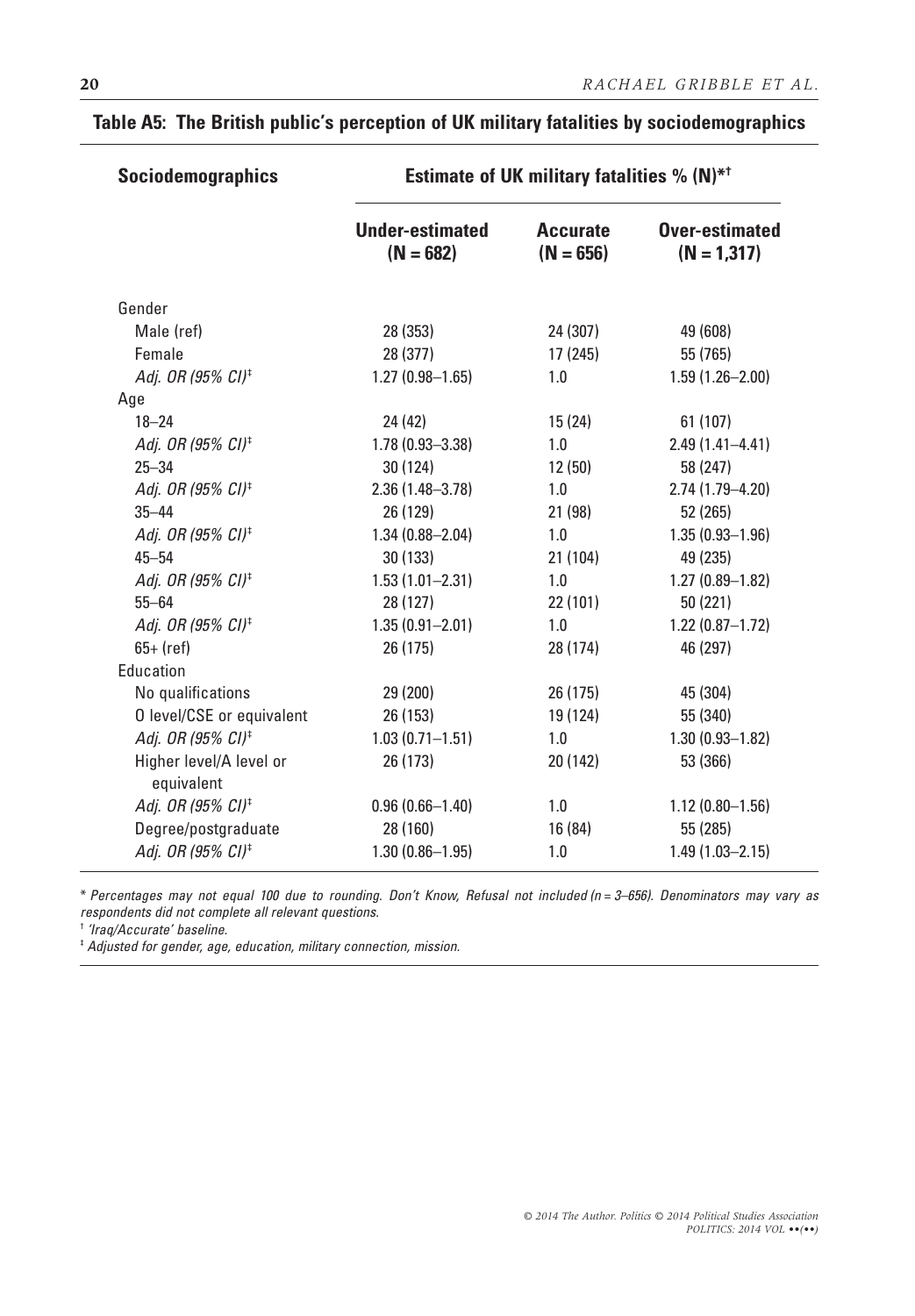|                                                          | Iraq %          | Afghanistan %   | Unadj. OR                     | Adj. OR                        |
|----------------------------------------------------------|-----------------|-----------------|-------------------------------|--------------------------------|
|                                                          | $(N = 1.673)^*$ | $(N = 1.638)^*$ | $(95\% \text{ Cl})^{\dagger}$ | $(95\% \text{ Cl})^{\ddagger}$ |
| Estimate of UK military<br>fatalities<br>Under-estimated | 30 (374)        | 23 (308)        | $0.61(0.48 - 0.78)$           | $0.54(0.42 - 0.69)$            |
| Accurate $(300 \pm 50)$                                  | 21 (289)        | 26 (367)        | 1.0                           | 1.0                            |
| Over-estimated                                           | 49 (620)        | 51 (697)        | $0.86(0.70-1.06)$             | $0.79(0.64 - 0.98)$            |

#### **Table A6: Sensitivity analysis of the British public's estimate of UK military fatalities**

\* *Percentages may not equal 100 due to rounding. Don't Know, Refusal not included (n* = *656). Denominators may vary as respondents did not complete all relevant questions.*

† *'Iraq/Accurate' baseline.*

‡ *Adjusted for gender, age, education, military connection.*

## **References**

Angus Reid Global Monitor (2008) 'Britons Object to More Troops in Afghanistan'. Available from: http://www.angus -reid.com/polls/34555/britons\_object\_to\_more\_troops\_in\_afghanistan [Accessed 9 August 2012].

- Angus Reid Public Opinion (2010) 'Most Britons Continue to Regret Sending Soldiers to Afghanistan'. Available from: www.angus-reid.com/polls/43678/most-britons-continue-to-regret-sending-soldiers-to-afghanistan [Accessed 19 August 2014].
- BBC News (2001) 'Anti-War Protesters Rally in London'. Available from: news.bbc.co.uk/1/hi/uk/1596810.stm [Accessed 25 November 2013].
- BBC News (2003a) 'Full Transcript of Blair's Speech'. Available from: news.bbc.co.uk/1/hi/uk\_politics/2870581.stm [Accessed 1 March 2013].
- BBC News (2003b) 'Polls Find Europeans Oppose Iraq War'. Available from: news.bbc.co.uk/1/hi/world/europe/ 2747175.stm [Accessed 25 November 2013].
- BBC News (2011) 'Public Support for Libya Action "Mixed" '. Available from: www.bbc.co.uk/news/uk-12949839 [Accessed 4 March 2013].
- BBC News (2013) 'Mali: No UK Army Boots on the Ground Cameron'. Available from: www.bbc.co.uk/news/uk-21009663 [Accessed 4 March 2013].
- Bennett, S.E. and Flickinger, R.S. (2009) 'Americans' Knowledge of US Military Deaths in Iraq, April 2004 to April 2008', *Armed Forces and Society* 35(3), pp. 587–604.
- Berinsky, A. (2007) 'Assuming the Costs of War: Events, Elites and American Public Support for Military Conflict', *Journal of Politics* 69(4), pp. 975–997.
- Bethlehem, J. (2010) 'Selection Bias in Web Surveys', *International Statistical Review* 78(2), pp. 161–188.
- Blumberg, S. and Luke, J.V. (2009) 'Reevaluating the Need for Concern Regarding Noncoverage Bias in Landline Surveys', *American Journal of Public Health* 99(10), pp. 1806–1810.
- Burris, V. (2008) 'From Vietnam to Iraq: Continuity and Change in Between-Group Differences in Support for Military Action', *Social Problems* 55(4), pp. 443–479.
- Caforio, G. (2007) 'Media and Public Opinion' in G. Caforio (ed.), *Cultural Differences between the Military and Parent Society in Democratic Countries*. Oxford: Emerald, pp. 107–127.
- Canan-Sokullu, E.S. (2012) 'Domestic Support for Wars: A Cross-Case and Cross-Country Analysis', *Armed Forces and Society* 38(1), pp. 117–141.
- Clements, B. (2011) 'Examining Public Attitudes towards Recent Foreign Policy Issues: Britain's Involvement in the Iraq and Afghanistan Conflicts', *Politics* 31(2), pp. 63–71.
- ComRes (2011) 'Poll Digest Political ITV News Cuts Index + Libya Poll 20–22 March'. Available from: www.comres.co.uk/poll/256/itv-news-cuts-index-%2B-libya-poll.htm [Accessed 4 March 2013].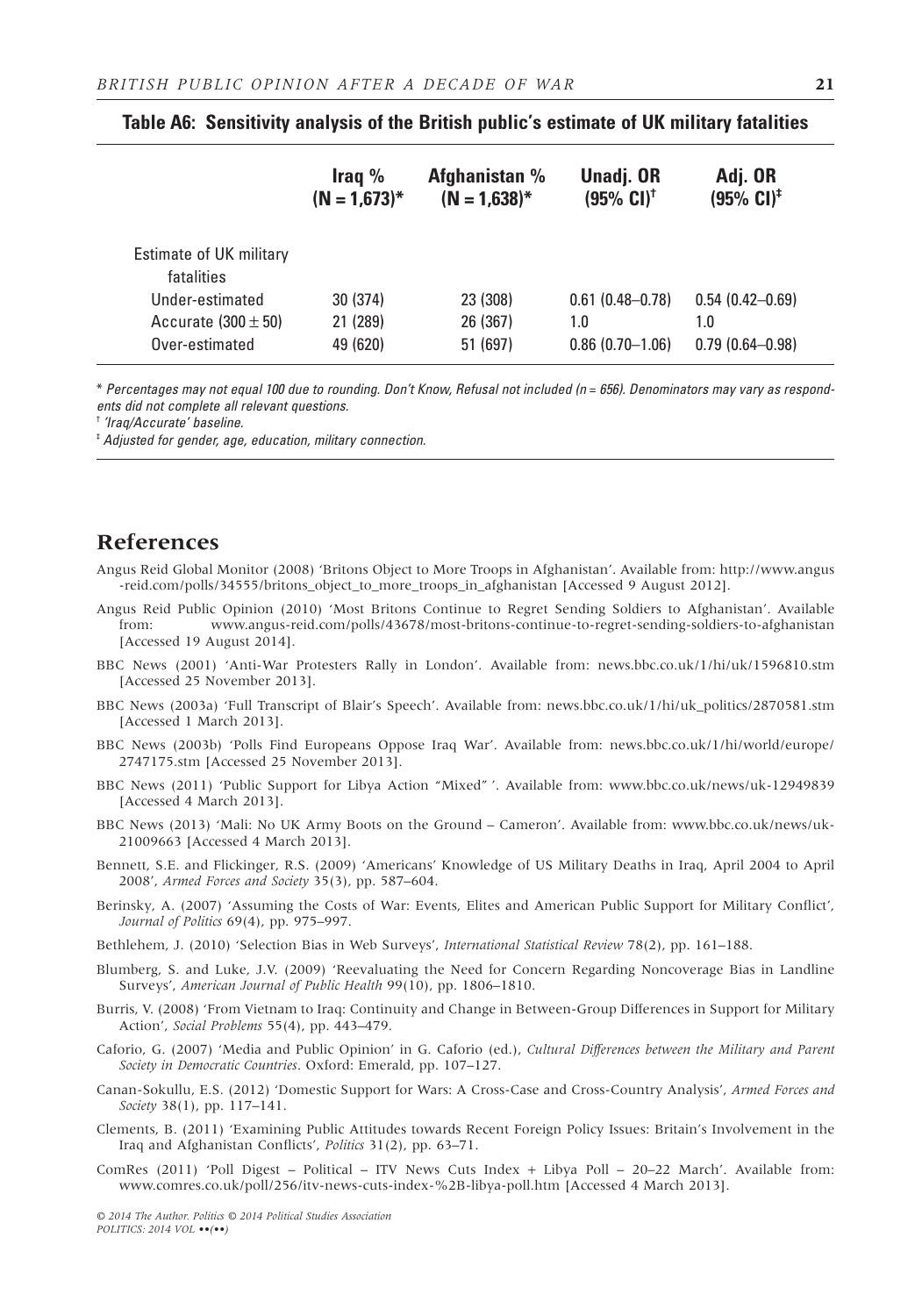- Coughlin, C. (2013) ' "There Will Be No Ground Troops Here": Hague Takes Softly-Softly Approach to Stifle Spread of Terrorism'. Available from: www.telegraph.co.uk/news/worldnews/africaandindianocean/mali/9919280/Therewill-be-no-ground-troops-here-Hague-takes-softly-softly-approach-to-stifle-spread-of-terrorism.html [Accessed 2 May 2014].
- De Waal, J. (2013) *Depending on the Right People: British Political-Military Relations,* 2001–10, London: Chatham House.
- Defence Committee (2013) *Securing the Future of Afghanistan: Tenth Report*, London: House of Commons.
- Dixon, P. (2000) 'Britain's "Vietnam Syndrome"? Public Opinion and British Military Intervention from Palestine to Yugoslavia', *Review of International Studies* 26(1), pp. 99–121.
- Duffy, B. and Smith, K. (2005) 'Comparing Data from Online and Face-to-Face Surveys', *International Journal of Market Research* 47(6), pp. 615–639.
- Edmunds, T. (2012) 'British Civil-Military Relations and the Problem of Risk', *International Affairs* 88(2), pp. 265–282.
- Eichenberg, R. (2003) 'Gender Differences in Public Attitudes toward the Use of Force by the United States, 1990– 2003', *International Security* 28(1), pp. 110–141.
- Eichenberg, R.C. (2005) 'Victory has Many Friends: US Public Opinion and the Use of Military Force, 1981–2005', *International Security* 30(1), pp. 140–177.
- Gartner, S. (2008) 'The Multiple Effects of Casualties on Public Support for War: An Experimental Approach', *American Political Science Review* 102(1), pp. 95–106.
- Gelpi, C., Feaver, P.D. and Reifler, J. (2005–2006) 'Success Matters: Casualty Sensitivity and the War in Iraq', *International Security* 30(3), pp. 7–46.
- Gonzalez, A. (1996) 'Spanish Attitudes towards Multinational Defense' in P. Manigart (ed.), *Future Roles, Missions and Structures of Armed Forces in the New World Order: The Public View*, Commack, NY: Nova Science, pp. 103–116.
- Greenwald, G. (2013) 'David Frum, the Iraq War and Oil', *The Guardian*, 18 March. Available from: www.theguardian.com/commentisfree/2013/mar/18/david-frum-iraq-war-oil [Accessed 19 August 2014].
- Gribble, R., Wessely, S., Klein, S., Alexander, D.A., Dandeker, C. and Fear, N.T. (2012) 'The UK Armed Forces: Public Support for the Troops but Not for the Missions?' in A. Park, E. Clery, J. Curtice, M. Phillips and D. Utting (eds.), *British Social Attitudes: The 29th Report*, London: NatCen Social Research. Available from: www.bsa-29.natcen.ac.uk/ read-the-report/armed-forces [Accessed 19 August 2014].
- Holsti, O.R. (2004) 'Sources of Foreign Policy Attitudes' in O.R. Holsti (ed.), *Public Opinion and American Foreign Policy*, Ann Arbor, MI: University of Michigan Press, pp. 163–240.
- Humphreys, J. (2005) 'The Iraq Dossier and the Meaning of Spin', *Parliamentary Affairs* 58(1), pp. 156–170.
- ICM Research (2008) 'Armed Forces Survey'. Available from: www.icmresearch.com/data/media/pdf/2008\_mar \_sun\_tele\_iraq\_poll.pdf [Accessed 19 August 2014].
- Ipsos Mori (2001) 'Support for War in Afghanistan: Trends 2001'. Available from: www.ipsos-mori.com/ researchpublications/researcharchive/2399/Support-for-War-in-Afghanistan-Trends-2001.aspx?view=wide [Accessed 19 August 2014].
- Ipsos Mori (2007) 'War with Iraq: Trends (2002–2007)'. Available from: www.ipsos-mori.com/researchpublications/ researcharchive/2373/poll.aspx?oItemId=55&view=wide [Accessed 19 August 2014].
- Ipsos Mori (2013) 'Low Support for Military Action against Syria by Britain and the US Amid Fears It Would Encourage Attacks on the West'. Available from: www.ipsos-mori.com/researchpublications/researcharchive/3250/Low -support-for-military-action-against-Syria-by-Britain-and-the-US-amid-fears-it-would-encourage-attacks-on -the-West.aspx [Accessed 13 October 2013].
- Jacobsen, G.C. (2010) 'A Tale of Two Wars: Public Opinion on the US Military Interventions in Afghanistan and Iraq', *Presidential Studies Quarterly* 40(4), pp. 585–610.
- Juhasz, A. (2013) 'Why the War in Iraq was Fought for Big Oil'. Available from: edition.cnn.com/2013/03/19/opinion/ iraq-war-oil-juhasz [Accessed 23 August 2013].
- Kriner, D. and Wilson, G. (2010) 'Elites, Events and British Support for the War in Afghanistan', Paper presented at the Annual Meeting of the American Political Science Association, Washington, DC.
- Leal, D. (2005) 'American Public Opinion toward the Military: Differences by Race, Gender, and Class?', *Armed Forces and Society* 32(1), pp. 123–138.
- Midford, P. (2006) *Japanese Public Opinion and the War on Terrorism: Implications for Japan's Security Strategy*, Washington, DC: East-West Center.
- Miller, C.A. (2010) 'Endgame for the West in Afghanistan? Explaining the Decline in Support for the War in Afghanistan in the United States, Great Britain, Canada, Australia, France and Germany', Letort Papers, Strategic Studies Institute, US Army War College.